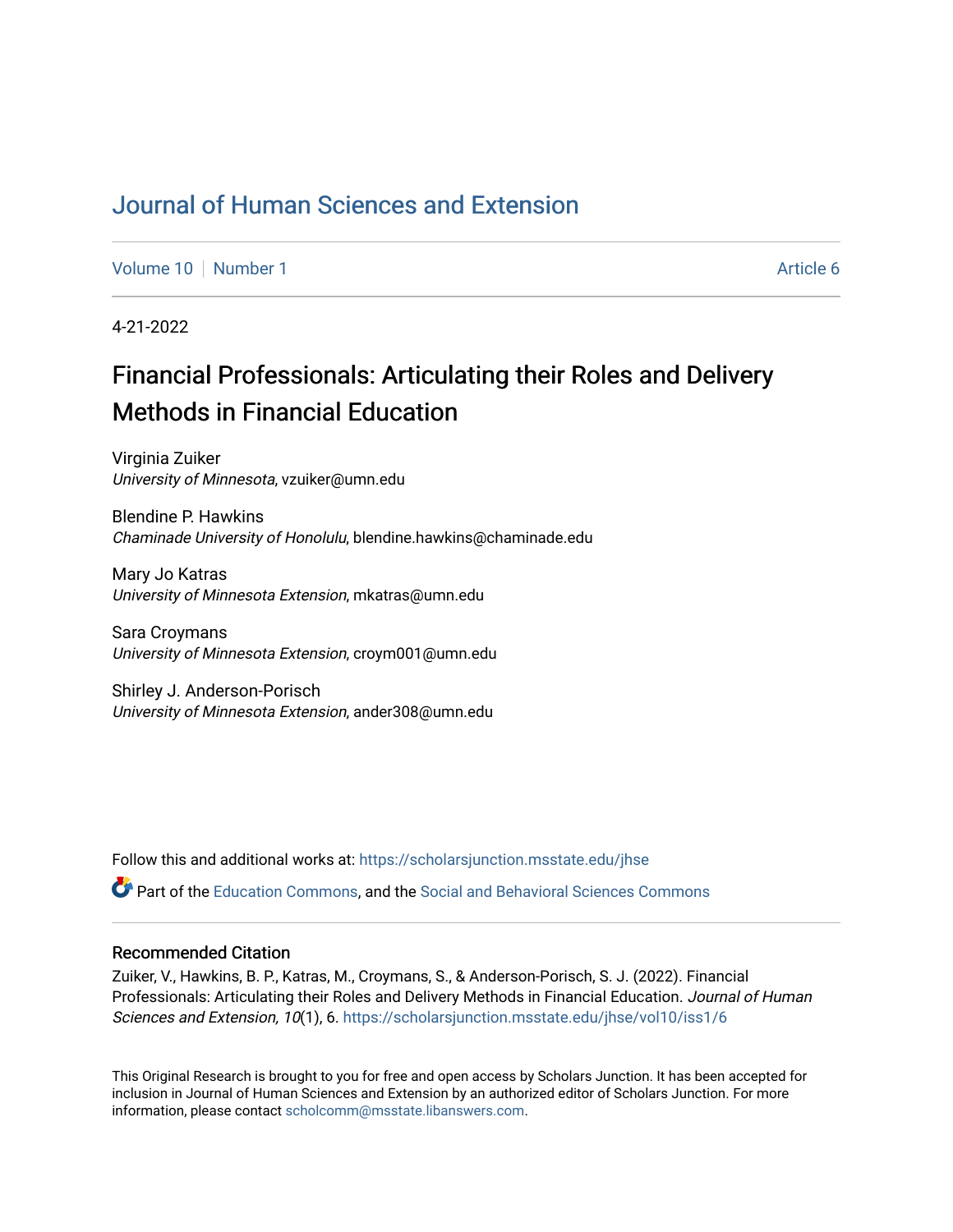## Financial Professionals: Articulating their Roles and Delivery Methods in Financial Education

## Acknowledgments

This work was supported by the USDA National Institute of Food and Agriculture, Hatch project MIN-52–07.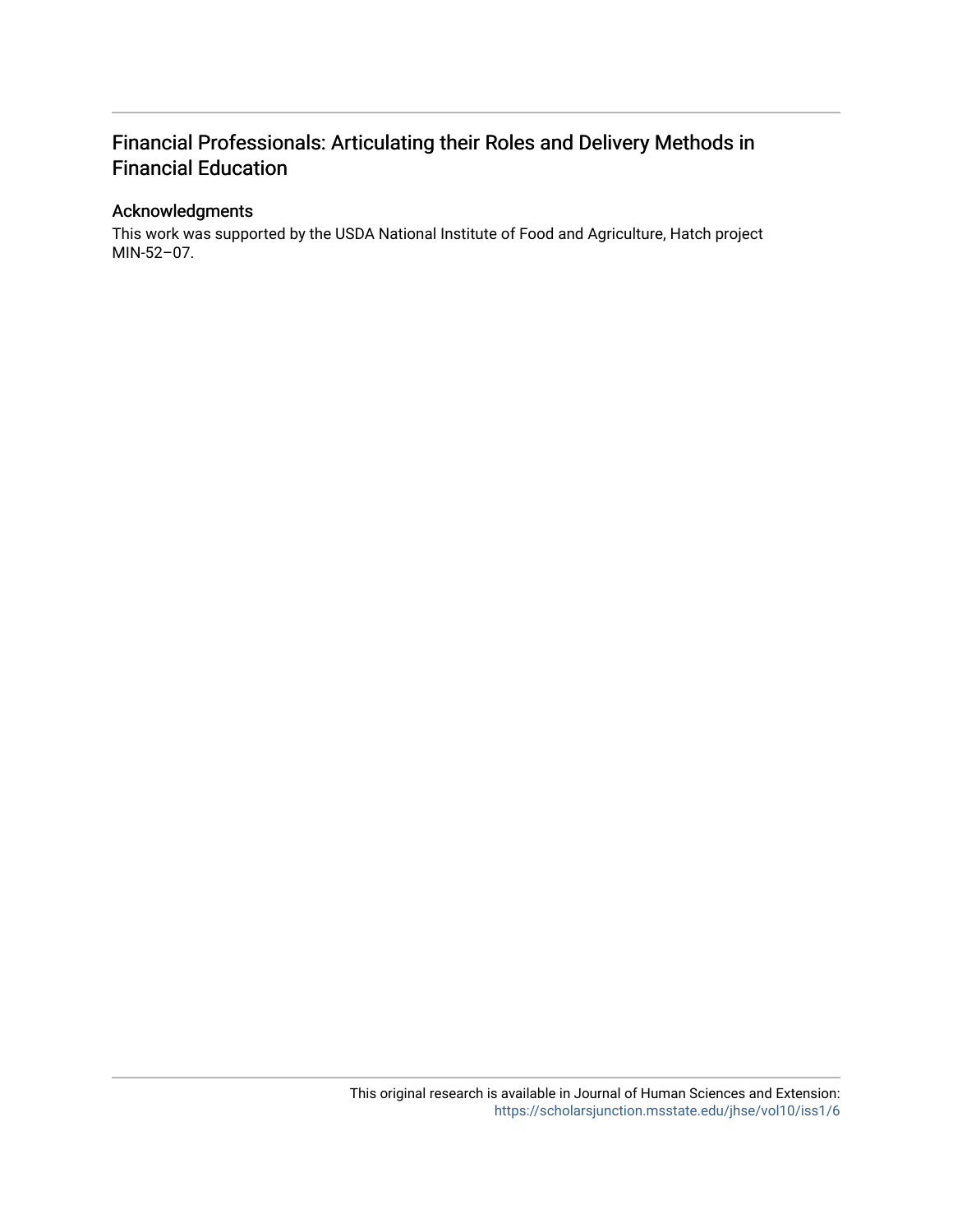## **Financial Professionals: Articulating their Roles and Delivery Methods in Financial Education**

**Virginia S. Zuiker**

*University of Minnesota*

**Blendine P. Hawkins** *Chaminade University of Honolulu*

**Mary Jo Katras Sara Croymans Shirley J. Anderson-Porisch** *University of Minnesota Extension*

*Financial education is an approach financial professionals use with their clients to build effective money management skills across the life cycle. Financial professionals conceptualize and identify their role in providing financial education in various ways. This study used a triangulation mixed methods design from a 2013 national survey to understand how financial professionals articulate their role and to determine the delivery methods used when working with clients. The survey was first included in the analysis piloted with nine financial professionals, followed by a revised survey sent to memberships of various professional organizations resulting in 251 responses. When financial professionals were asked about the financial delivery method used with their clients, their response indicated it depended on the context of the client and the content of their financial concerns. Therefore, findings suggest that the process or relationship between the practitioner and client must have elements of flexibility and adaptability woven into their delivery method based on what the client brings to the session and/or workshop.*

*Keywords:* financial capability, financial delivery methods, financial education professionals, mixed-methods, social-ecological model

## **Introduction**

The field of financial education is conceptualized as both diverse and complex (Hensley, 2015; Menzies, 2013; Schuchardt et al., 2007), suggesting that individuals and families are seeking professional support (Way & Holden, 2009) to implement sound financial decisions (Hensley, 2015). The field's evolution has propelled researchers and professionals alike to move towards a common understanding of how it is conceptualized and what service professionals offer (Schuchardt et al., 2007). Ongoing discussions speak to the need to better articulate what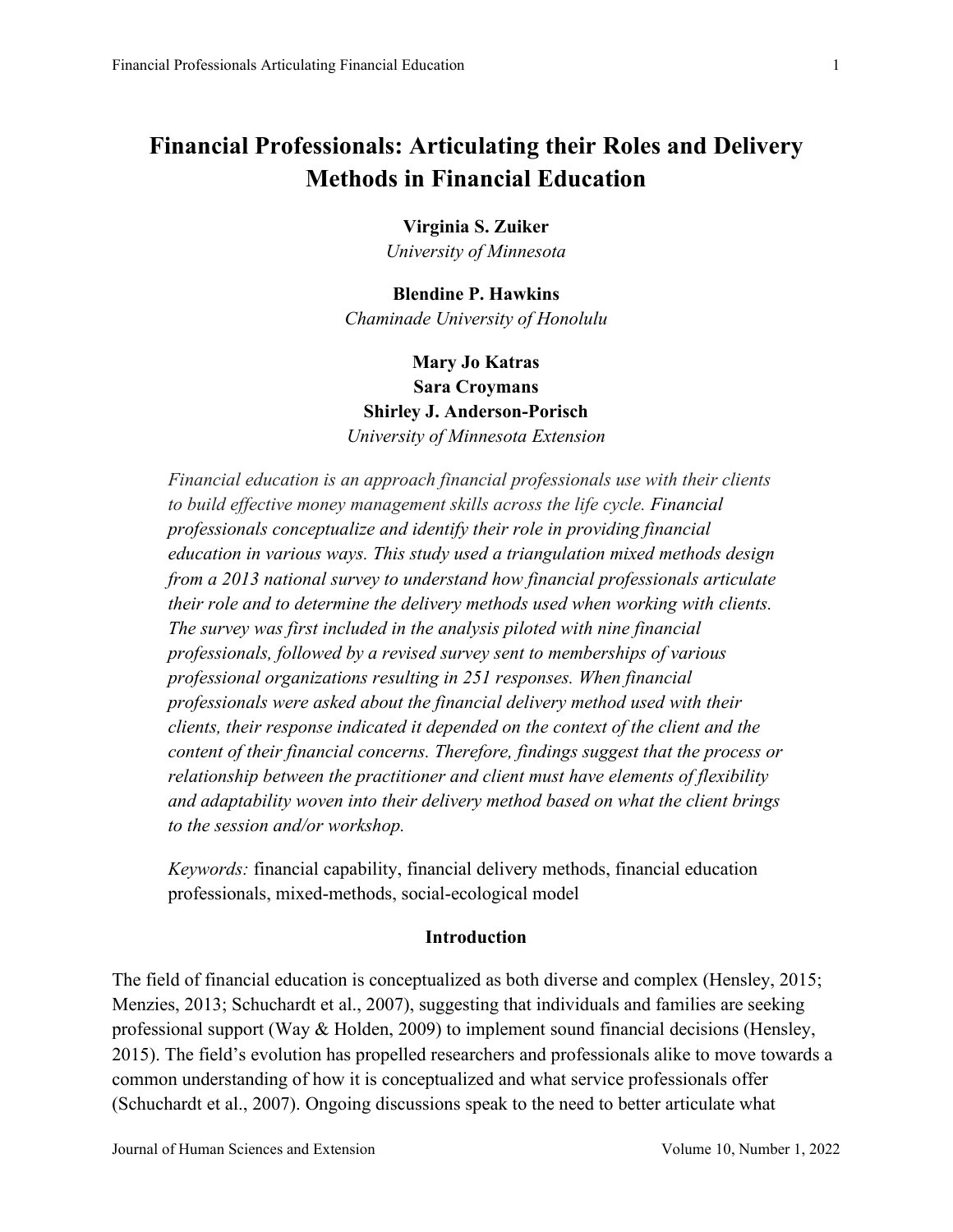financial education is, how financial professionals describe their work, and what delivery methods are used (Schuchardt et al., 2009).

In the past, how one made financial decisions was viewed on the individual or family level as a personal concern/problem. In recent years, it has become a societal concern with the potential for public policy implications (Way & Holden, 2009). Further, understanding the process(es) used in delivering financial education can support program development and help individuals and families make positive behavior changes that can improve their financial health across the life cycle (Schuchardt et al., 2009). This study focuses on how financial professionals define their role and determine the delivery methods they use when providing financial education to their clients.

#### **Literature Review**

Successful management of personal finances can feel like an overwhelming task. Challenges to managing personal finances are often paired with trends occurring in the United States economy – including poor consumer knowledge and skills; cost and access issues related to meeting basic family needs; questionable lending practices in the marketplace; increases in consumer debt; decreases in consumer savings; and increases in technology use to manage money (Lander, 2018). Economic trends, too, may influence more than just one's financial standing. They can contribute significantly to needs in financial capability assistance, i.e., the actual "doing" of managing one's own money successfully, wherein financial knowledge and skills are put into action (Remund, 2010).

The Consumer Financial Protection Bureau (CFPB, 2016) takes this term a step further in referring to it as financial empowerment. "Financial empowerment goes beyond acquiring knowledge. … [It] includes financial education and financial literacy, but it focuses both on building your ability to manage money and use financial services and on helping to access products that work for you" (p. 9). Research confirms, too, that not having financial knowledge and skills is a considerable barrier to successful financial practice (Fox et al., 2005).

Many financial capability programs have been developed in an effort to strengthen the financial knowledge of consumers and their ability to address these challenges. Community organizations and groups providing programs include Cooperative Extension programs, educational institutions, employers, faith-based groups, financial institutions, and human service agencies. Programs are delivered in various ways, including classroom, one-on-one, telephone, and virtual settings (Schuchardt et al., 2009) with various professionals, e.g., case managers, coaches, counselors, educators, mentors, and planners (Lander, 2018).

The goal of most financial education programs is to create behavior change by first increasing the knowledge and skills of participants, which then inform opportunities to apply what they learned to their own unique financial situation (Hensley, 2015). Fox et al. (2005) stated that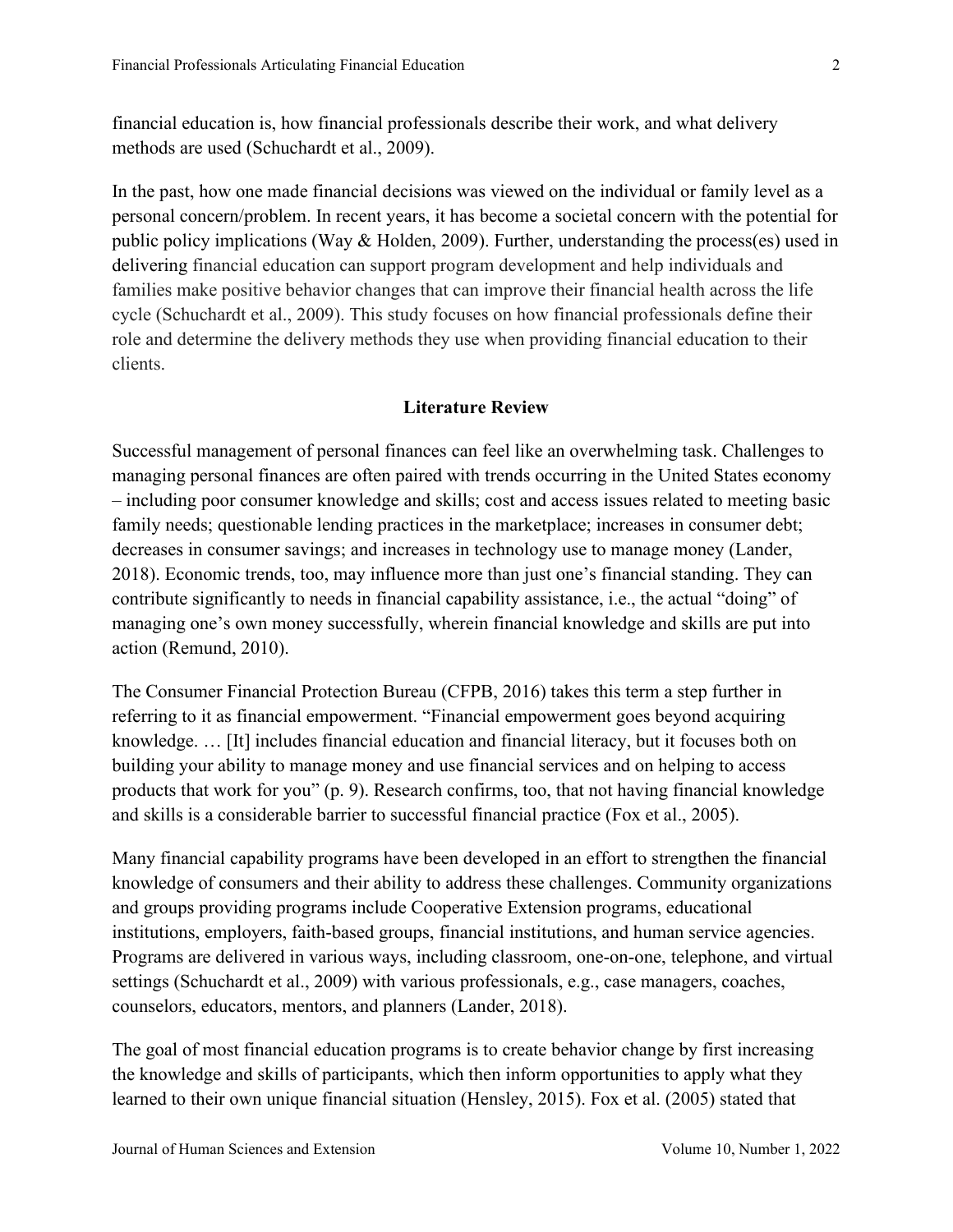"financial education can include any program that addresses the knowledge, attitudes, and/or behavior of an individual toward financial topics and concepts" (p. 195). Huston (2010) further defined financial education as "an input intended to increase a person's human capital, specifically financial knowledge and/or application (i.e., financial literacy)" (p. 308).

Financial professionals use a variety of titles to identify their roles. These titles provide insights into how they work with clients toward developing healthy financial behaviors and – ultimately – financial security. Clients are often at different stages when they meet with a financial professional. Some may have been referred by another organization, others may be required by the courts or social services, and others may seek help on their own accord. Regardless of how the support was initiated, Moreland (2018) suggests that people who had sought out financial advice benefited from doing so (e.g., improved financial knowledge, increased confidence in their financial skills) in comparison to those not seeking out such advice.

Katras et al. (2014) stated that a financial professional could play several different roles (coach, counselor, educator) within the same position depending on the needs of each client. Providing an overview of how financial professionals identify these role(s) and delivery methods is important in informing future research. Doing this will orient scholarship towards a better understanding of best practices in financial education. From a financial professional's perspective, it is important to identify and understand these practices to integrate current efforts to meet the needs of different audiences and improve future programming.

## **Theoretical Model**

Financial practitioners and researchers have long focused on contextual and environmental factors influencing the personal use of finances. This is evident in the early adoption of theories informing practice, such as the social-ecological model (Bronfenbrenner, 1979), life cycle model (Ando & Modigliani, 1963), and the ecosystem model of family resource management (Paolucci et al., 1977; Rettig et al., 1993, as cited in Hogan et al., 2004). Additionally, financial practitioners and researchers borrow expertise from the counseling, psychology, and other helping fields, alongside specific counseling methods that aid their work with individuals and families (Lyons & Neelakantan, 2008; Schuchardt et al., 2007).

The social-ecological model proposes that there are relationships between people in families, their community, and the larger societal contexts and settings that they inhabit (Bronfenbrenner, 1979). One of the most important tenets of this theory is that all things are interrelated, and little can be understood outside of its context. In the field of counseling, the term "context" has been clarified to span across personal-, professional-, and institutional- arenas (Sue et al., 1998). For example, context can be described as the situation that a client brings to a session or financial literacy workshop, which informs how best to help them – whether a retired person is living on a limited budget or a single parent who has lost their job because of budget cuts.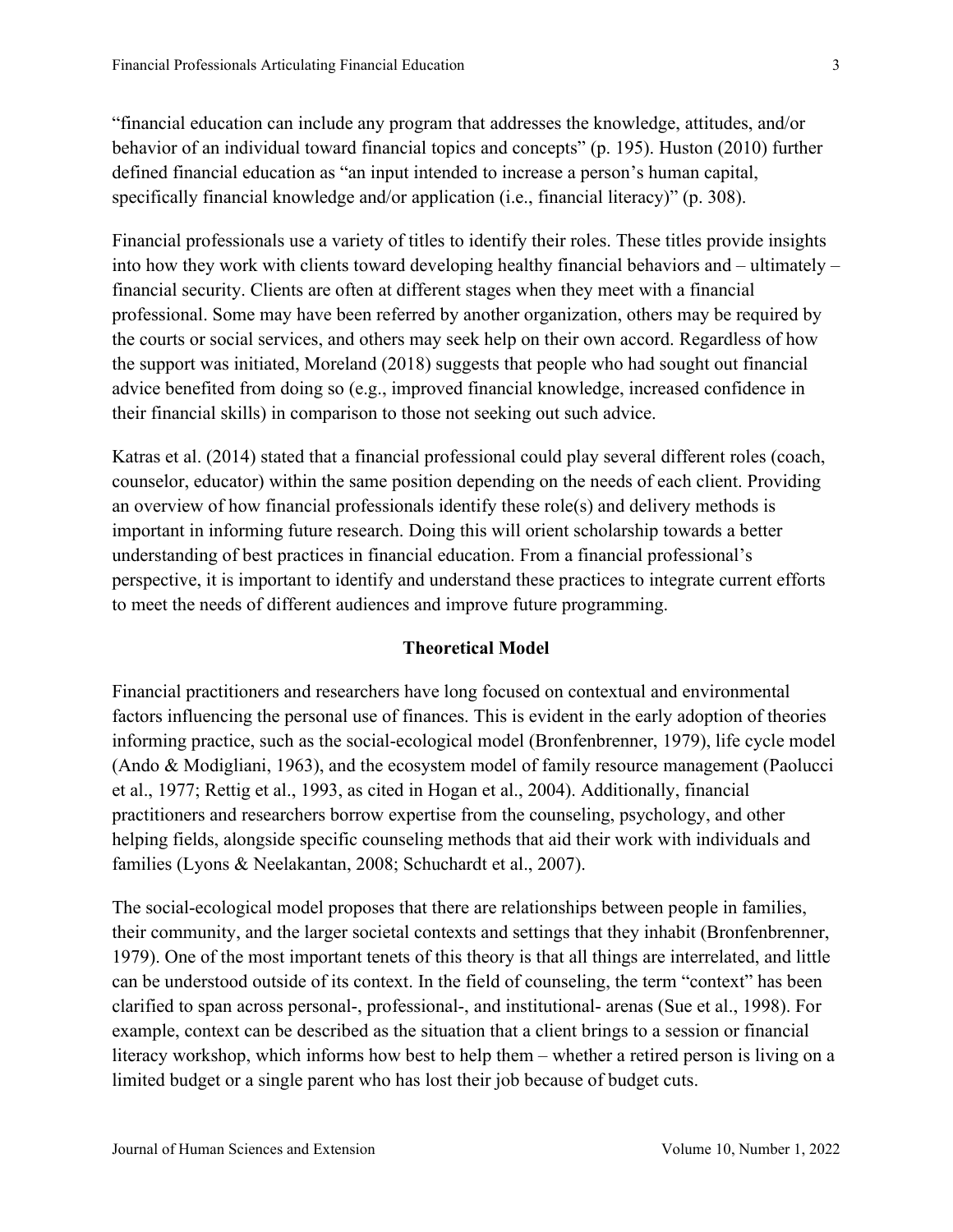The study described here is guided by three components of counseling: content, process, and context (Fullmer & Bernard, 1964; Goldman, 1954). The concept of "content" was defined as the nature of the concern, the information being exchanged, or the topic of discussion within a counseling or therapy session (Goldman, 1954). The concept of "process" was defined as the relationship that the professional and client have with each other within the session, and the concept of "context" was defined as the structure or the organization of the session (Goldman, 1954). Both the concepts of content and process have been used in counseling and social work fields as a useful method to analyze counseling (Goldman, 1954; Schein, 1978; Torres-Rivera et al., 2001). Context was added as an additional important component to understand counseling, derived from social-ecological and general systems theories (Cook, 2015; Goldman, 1954).

When applying the social-ecological model, a client is part of a larger system, both influencing and being influenced by their context. As a result, financial professionals need to clearly understand a client's situation in order to provide guidance. To identify their role, they need to understand the client's needs, such as the issues or topics that need to be addressed (content), what the relationship between the client and professional would look like (process), and in what way would the content be delivered (context). The social-ecological model provides a framework to better understand financial professionals' work with their clients.

## **Methods**

This study used a triangulation mixed methods design. Qualitative and quantitative data were collected simultaneously but were analyzed separately. Results of each method were then combined and/or compared (Creswell, 2003; Creswell & Plano, 2007). A mixed-methods approach provides a broader perspective on the interactions of financial professionals and their clients (Creswell & Plano, 2007).

## **Data and Data Collection**

The Financial Delivery Methods (FDM) project developed an online survey that was distributed to financial professionals across the United States. Respondents were asked about their job and how they perceive their role as a financial professional (e.g., job title, type of employer, types of certifications, job roles, number of years working in the field), characteristics of their target/typical clients (e.g., employment, living arrangements, age, knowledge in managing personal finances, financial situation, income), interactions with clients (e.g., frequency of meetings, content/topics covered, how they meet, tasks conducted, critical needs, use of technology), and basic demographics (e.g., age, gender, education level, race/ethnicity, state of residence).

After securing approval from the University's Institutional Review Board, the survey was piloted in July and August 2013. Feedback and recommendations were used to revise the wording of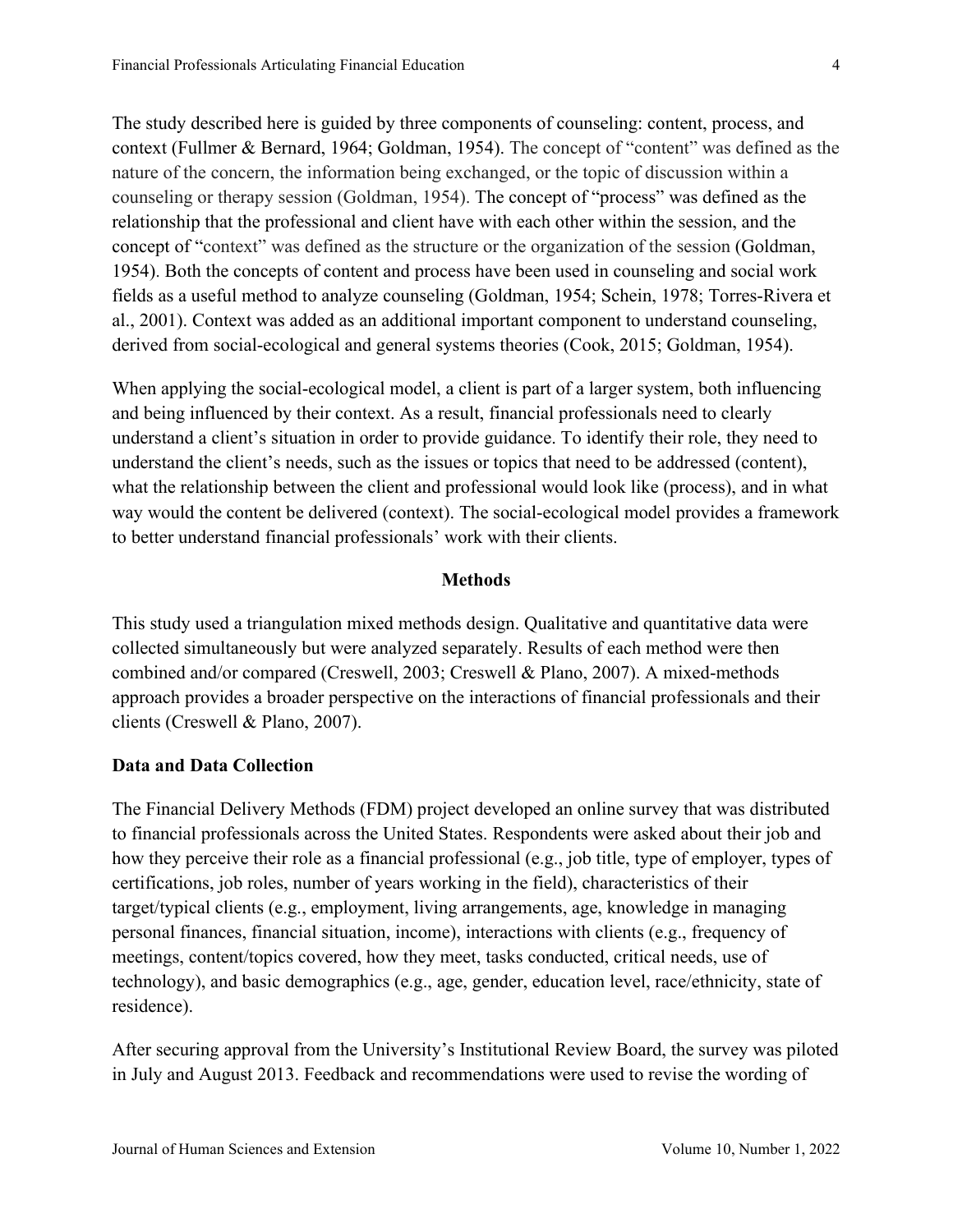select survey questions to provide more clarity. The final survey was distributed online in the fall of 2013.

The survey was sent to financial professionals across the United States. Respondents from five professional organizations who provided financial education were recruited through the organizations' listservs, electronic newsletters, and social media. One organization distributed the survey invitation to some members located in other countries; however, data for this study were based on U.S. respondents only. In sum, the invitation to participate in the project was sent to approximately 1,800 individuals.

Respondents self-selected to participate in the survey (which took 15-20 minutes to complete) via a web link. Responses were received from 274 individuals. Respondents that did not answer all survey items were removed  $(n = 23)$ , resulting in useable data from 251 individuals.

#### **Measures**

Descriptive measures were assessed for data on age (categories), gender (male; female), education attainment (categories), employer sector (categories), and how respondents identified their role as a financial professional (categories). Financial professionals were asked to rank the three roles they identified most closely with from the following options: financial accountant, financial analyst, financial case manager, financial coach, financial counselor, financial educator, financial mentor, financial planner, financial therapist, self-sufficiency counselor, and other.

Additional measures were guided by three aforementioned components of counseling: content, process, and context (Fullmer & Bernard, 1964; Goldman, 1954). Each of the three areas, and survey questions paired with them, are described below. The concept of content was used by examining how respondents described the knowledge that was delivered in their financial sessions with clients. Specifically, they were asked questions about the types of topics discussed with their clients. Specific content/topics queried about included: budgeting/spending planning; credit management; debt management; financial decision-making; housing issues; identity theft; recordkeeping; and saving/investing. Frequencies of discussions pertaining to these foci were measured on a four-point scale  $(1 = never; 4 = always)$ . A follow-up open-ended question was then asked to facilitate respondents' ability to provide additional comments as indicated.

Respondents were also asked about the tasks they conducted with clients (e.g., help plan future strategies; provide feedback; provide advice; provide financial education; encourage the use of mindful financial decision-making; encourage/discourage financial behaviors; monitor financial behaviors; encourage the purchase of financial products/services; sell financial products/services; instruct client what to do), with frequencies measured on a four-point scale  $(1 = never; 4 =$ always). A follow-up open-ended question allowed additional comments.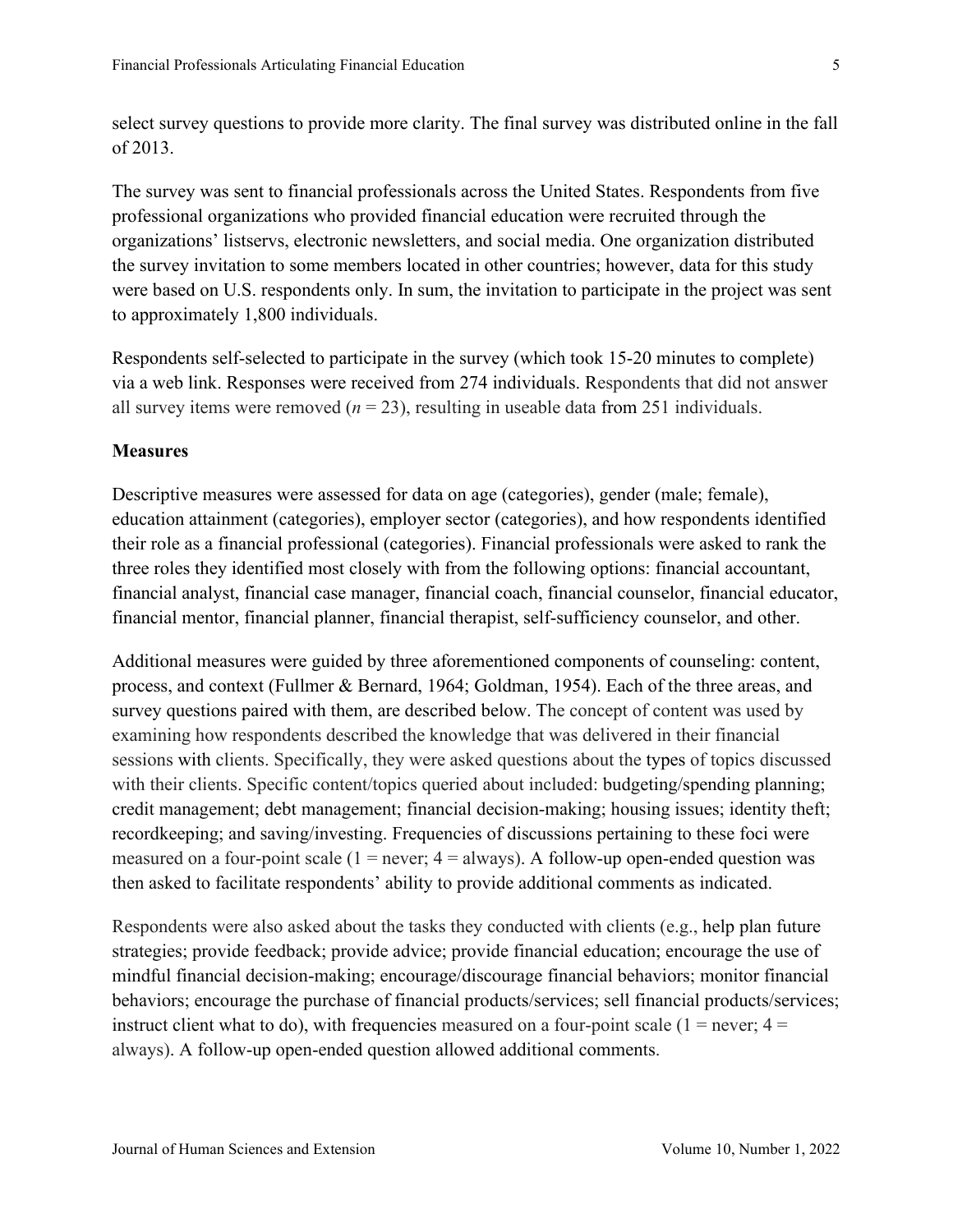**Process***.* The concept of process was examined by asking respondents about their interactions with their clients. Queries about these interactions were based on terminology covered in a widely used financial counseling textbook authored by Pulvino and Pulvino (2010). Financial professionals who have taken the Accredited Financial Counselor (AFC) examination are familiar with the terminology. Definitions of the terms (remedial, productive, and preventive) were provided for respondents unfamiliar with this terminology. Respondents were given several options to indicate the types of interactions they had with their clients based on the terminology.

Respondents were asked who provided the drive and agenda for client sessions. They were asked how sessions were led (client-led, professional-led, or both client and professional-led) according to a four-point scale  $(1 =$  strongly disagree;  $4 =$  strongly agree).

**Context.** To understand the structure or organization of the sessions, context was examined by asking respondents to indicate how often they met with their target/typical clients, with an option to check all that applied. This question was measured on a six-point scale  $(1 =$  one time only;  $6 =$ as needed). Respondents were also asked how they typically work with their clients, with an option to check all that applied. This was measured on a 12-point scale  $(1 = one-on-one in$ person;  $12 = \text{large group} (11 \text{ or more})$  online).

Understanding the influence that macro-level changes had on the financial professional's work, respondents were asked if the United States' economy has influenced how they interact with their clients in the past few years. This was measured on a four-point scale  $(1 =$  strongly disagree; 4 = strongly agree). A follow-up open-ended question asked the respondent to provide additional comments about this topic.

## **Analysis Procedures**

A triangulation mixed methods design was utilized in this study, wherein both qualitative and quantitative data were collected simultaneously. For the quantitative data, variables were identified in the three areas discussed above. Data analyses began with descriptive statistics to portray the characteristics of the respondents.

Qualitative data were analyzed to identify key themes within the three aforementioned components of counseling (Tashakkori & Teddlie, 2003). Open-ended questions corresponding with content, process, and context were reviewed by all team members to ensure that the questions related to the intended foci. Then the responses for each component were read and coded by two team members separately to ensure inter-rater reliability. The pair of researchers then discussed their results, negotiated any disagreements, and came to a shared agreement regarding key themes.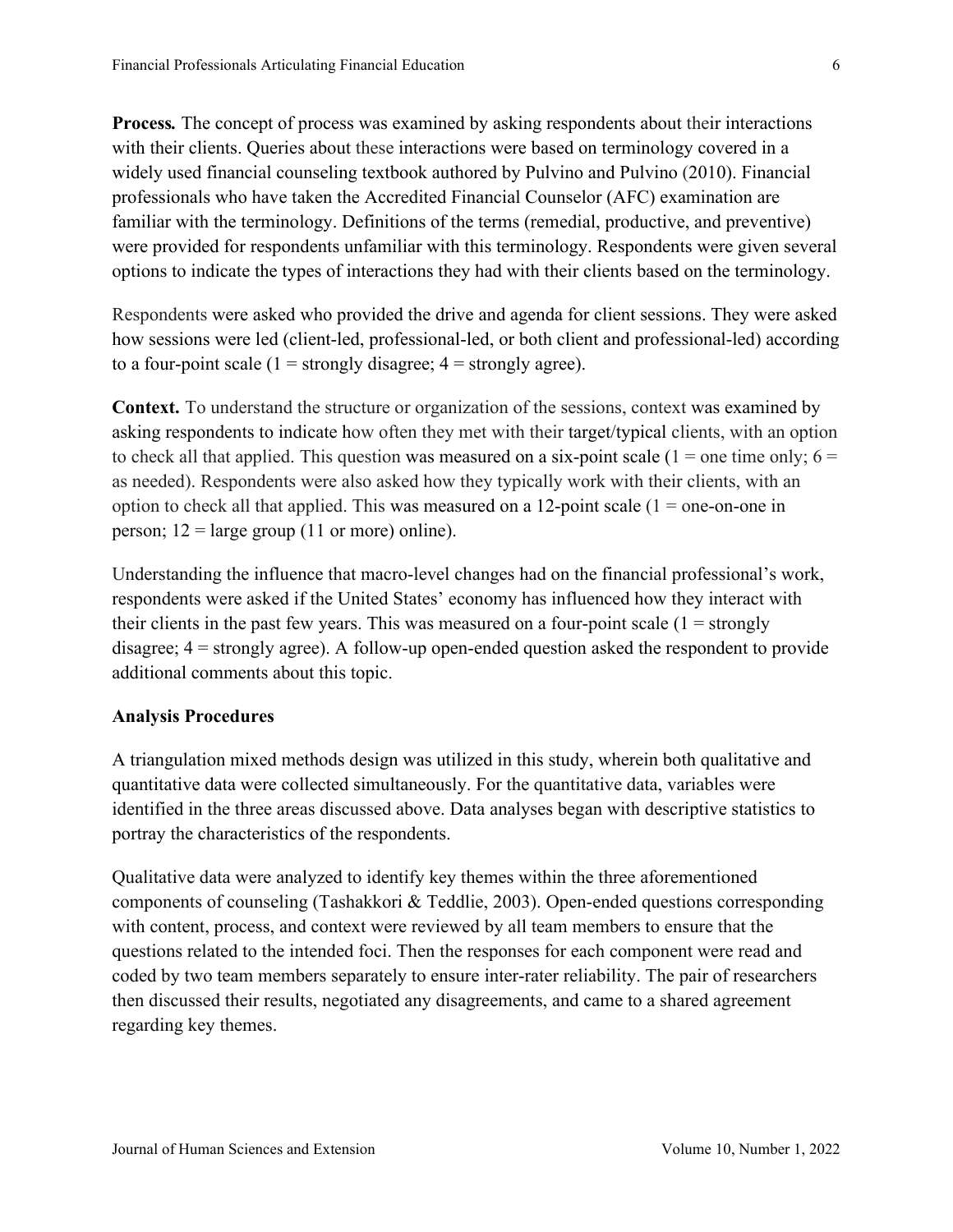## **Results**

## **Sample Description**

Financial professionals (*n* = 251) from 40 states participated in the online survey. Almost twothirds (63.9%) of the respondents were 45 years of age or older, 75.1% were female, and the majority had a bachelor's degree or higher (87.4%). Almost one-third (32%) worked for a nonprofit organization, 17.1% worked in the military, 14.7% worked in Extension, and 9.6% worked in education. See Table 1.

|                                      | <b>Number of Respondents</b> | Percent      |
|--------------------------------------|------------------------------|--------------|
| <b>Characteristics</b>               | (N)                          | (%)          |
| Age, years <sup>b</sup>              |                              |              |
| 18-24                                | $\overline{2}$               | 1.0          |
| 25-34                                | 27                           | 13.2         |
| 35-44                                | 45                           | 22.0         |
| 45-54                                | 62                           | 30.2         |
| 55-64                                | 51                           | 24.9         |
| 65-74                                | 14                           | 6.8          |
| $75+$                                | $\overline{4}$               | 2.0          |
| No response/missing                  | 46                           | 18.3 $(a)$   |
| Gender <sup>b</sup>                  |                              |              |
| Male                                 | 51                           | 24.9         |
| Female                               | 154                          | 75.1         |
| No response/missing                  | 46                           | 18.3 $(a)$   |
| <b>Educational Level<sup>c</sup></b> |                              |              |
| High School Graduate / GED           | $\mathfrak{Z}$               | 1.4          |
| <b>Associate Degree</b>              | 6                            | 2.9          |
| Some College                         | 12                           | 5.8          |
| Bachelor's degree                    | 70                           | 33.8         |
| Master's Degree                      | 93                           | 44.9         |
| Ph.D. Degree                         | 16                           | 7.7          |
| Professional Degree                  | $\overline{2}$               | $\mathbf{1}$ |
| Other                                | 5                            | 2.4          |
| No response/missing                  | 44                           | 17.5 $(a)$   |
| <b>Type of Employer Sector</b>       |                              |              |
| Education                            | 24                           | 9.6          |
| Extension                            | 37                           | 14.7         |
| For Profit Business                  | 21                           | 8.4          |
| Nonprofit Organization               | 80                           | 31.9         |
| Human Service Organization           | 5                            | 2.0          |
| Military                             | 43                           | 17.1         |
| Self-Employed                        | 21                           | 8.4          |
| Other                                | 20                           | 8.0          |

*Note*. <sup>a</sup> "No responses" and missing responses were not calculated in the total percentage.

<sup>b</sup> Calculated as a percent of 205 respondents versus 251 respondents.

 $\degree$  Calculated as a percent of 207 respondents versus 251 respondents.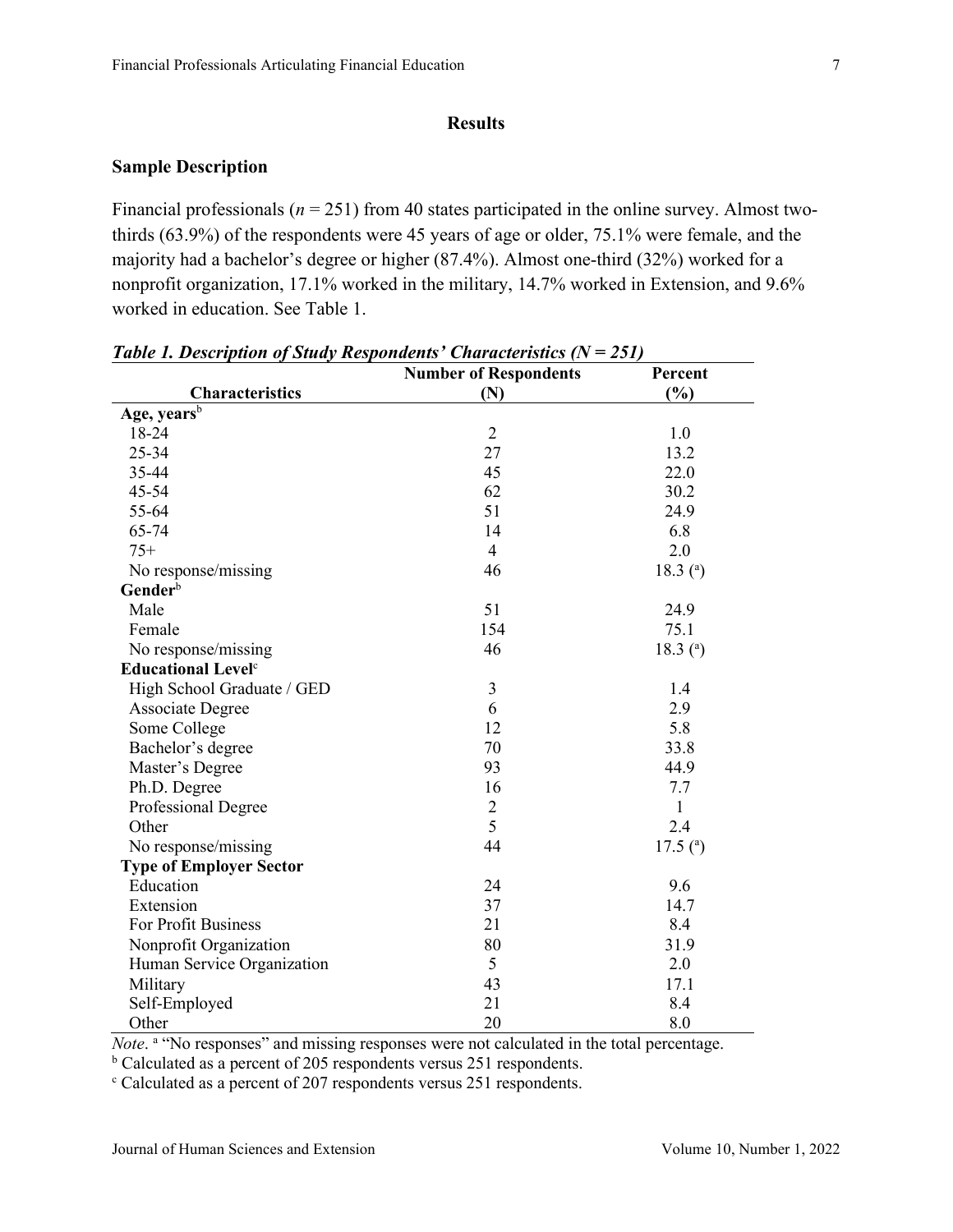Financial professionals were asked to rank the three roles they most closely identified with from one to three, with one being the most identified role. The top three roles that the respondents identified first were as a financial educator (49%), next as a financial counselor (36.7%), and followed by a financial coach (17.5%). See Table 2.

| <b>Top 3 Roles Identified</b> | <b>Role 1</b> $(\% )$ | Role 2 $(\% )$ | <b>Role 3</b> $(\% )$ |
|-------------------------------|-----------------------|----------------|-----------------------|
| Financial Accountant          | 2.0                   | 2.0            | 12.7                  |
| Financial Analyst             | 4.0                   | 5.2            | 10.0                  |
| <b>Financial Case Manager</b> | 3.6                   | 8.0            | 11.6                  |
| Financial Coach               | 17.5                  | 22.7           | 17.1                  |
| <b>Financial Counselor</b>    | 36.7                  | 22.7           | 11.6                  |
| <b>Financial Educator</b>     | 49.0                  | 23.9           | 11.2                  |
| Financial Mentor              | 5.6                   | 14.7           | 17.5                  |
| <b>Financial Planner</b>      | 5.2                   | 8.0            | 9.6                   |
| Self-sufficiency Counselor    | 6.8                   | 8.0            | 8.8                   |
| <b>Financial Therapist</b>    | 0.8                   | 5.6            | 10.8                  |
| Other                         | 4.8                   | 0.8            | 4.4                   |

*Table 2. Top 3 Roles Identified*

#### **Content**

This study utilized the concept of content consistent with its common understanding within the field by selecting variables that exemplified which content was being discussed and the tasks performed with clients. The eight financial topics assessed are outlined in Table 3. Many responded that they typically discussed basic financial education content with their clients. Of these, respondents indicated that they "always" addressed budgeting/spending (71.1%), financial decision-making (58.6%), credit management (43.5%), and saving and investing (40.5%) with clients. Respondents "frequently" discussed debt management (45.7%) and recordkeeping (32.8%). Identity theft (57.2%) and housing issues (47.3%) were "occasionally" discussed.

|                         |  | Table 3. Content: How often do you address the following content/topics with your |  |
|-------------------------|--|-----------------------------------------------------------------------------------|--|
| target/typical clients? |  |                                                                                   |  |

|                                          | <b>Always</b> | <b>Frequently</b> | <b>Occasionally</b> | <b>Never</b>  |
|------------------------------------------|---------------|-------------------|---------------------|---------------|
| <b>Content/Topics</b>                    | $\%$          | $\frac{6}{9}$     | $\frac{0}{0}$       | $\frac{0}{0}$ |
| Budgeting/Spending Planning <sup>a</sup> | 71.1          | 22.6              | 6.1                 | 0.0           |
| Credit Management <sup>b</sup>           | 43.5          | 43.1              | 12.9                | 0.5           |
| Debt Management <sup>c</sup>             | 42.9          | 45.7              | 11.0                | 0.5           |
| Financial Decision-Making <sup>e</sup>   | 58.6          | 28.6              | 12.4                | 0.5           |
| Housing Issues <sup>d</sup>              | 15.6          | 32.7              | 47.3                | 4.4           |
| Identity Theft <sup>e</sup>              | 12.5          | 18.8              | 57.2                | 11.5          |
| Recordkeepingf                           | 30.9          | 32.8              | 31.4                | 4.9           |
| Saving and Investing <sup>c</sup>        | 40.5          | 40.0              | 19.0                | 0.5           |

*Note*. Missing data were removed from the calculation of percentages.

<sup>a</sup> Calculated as a percent of 212 respondents versus 251 respondents.

<sup>b</sup> Calculated as a percent of 209 respondents versus 251 respondents.

<sup>c</sup> Calculated as a percent of 210 respondents versus 251 respondents.

<sup>d</sup> Calculated as a percent of 205 respondents versus 251 respondents.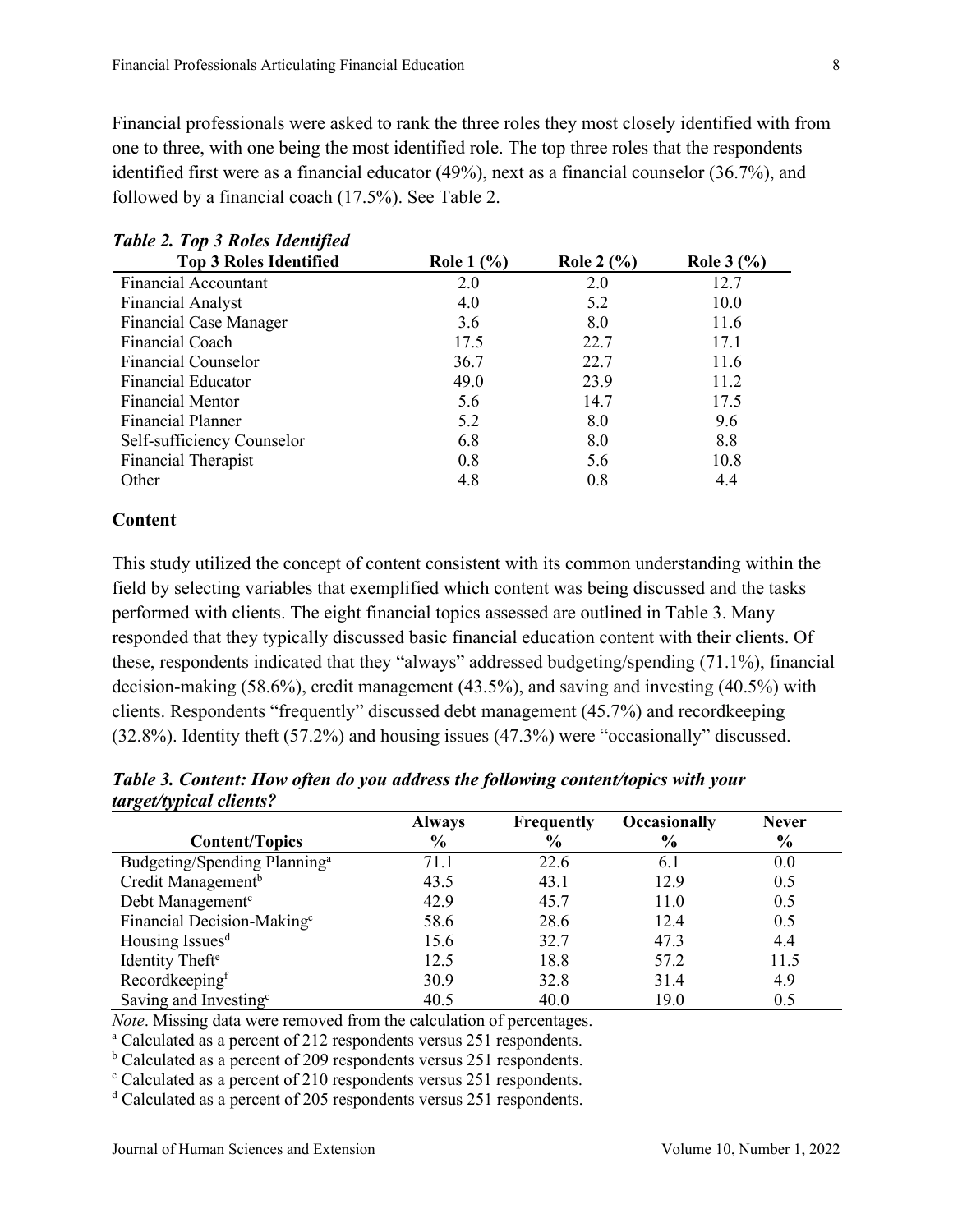<sup>e</sup> Calculated as a percent of 208 respondents versus 251 respondents. <sup>f</sup> Calculated as a percent of 204 respondents versus 251 respondents.

Respondents were also asked to provide further comments about the content they discussed with their clients. A subtheme that emerged in this area was that the work was primarily client-driven. Several respondents stated that, while they may discuss the basic financial concepts listed above, deciding what content to discuss was ultimately led by the client's presenting needs.

Respondents shared that their approach "varies by audience and location," that "most clients are interested in help with retirement planning," and "the majority of clients that come in are driven by cash flow and budget issues," which illustrates how financial professionals were flexible and focused on their clients' presenting needs, rather than having a prepared session agenda when working with their clients.

The respondents described meeting clients where they were at financially, too. For example, some clients may already have a budget developed when they come in for services, while others may need to be introduced to the concept. Respondents talked about the process of determining what skills and knowledge were needed to help address the client's current financial situation and/or what content could be introduced in the future. Several respondents commented, too, that the key to effective content was tailoring it to the needs of the individual to support their financial situation at that time. One respondent noted: "The only time I don't discuss saving and investing is when we're in the 'salvage' mode of dealing with a serious debt/cash-flow problem. Once such a client is 'stabilized,' I bring up saving/investing."

Looking to the future and planning ahead based on a client's situation also informed the content delivered. Future-oriented topics such as paying for college, paying off debt, investing, saving at tax time, and gaining access to an Individual Development Account (IDA) were topics that the financial professionals reported clients as having identified as salient. Respondents commented that interest in these topics helped individuals and families think long-term and plan for the future.

When respondents were asked about tasks they do with target/typical clients (see Table 4), almost three-fourths (72.7%) reported that they always provided financial education. More than half (58.1%) always encouraged mindful financial decision-making. Less than half (44.0%) reported encouraging or discouraging financial behaviors frequently with their clients or helping their clients plan future strategies (43.8%). Lastly, 91.1% of the respondents never tried to sell clients financial products or services; 52.9% never encouraged clients to purchase financial products/services, and 40.7% of the respondents indicated they never instructed clients on what to do.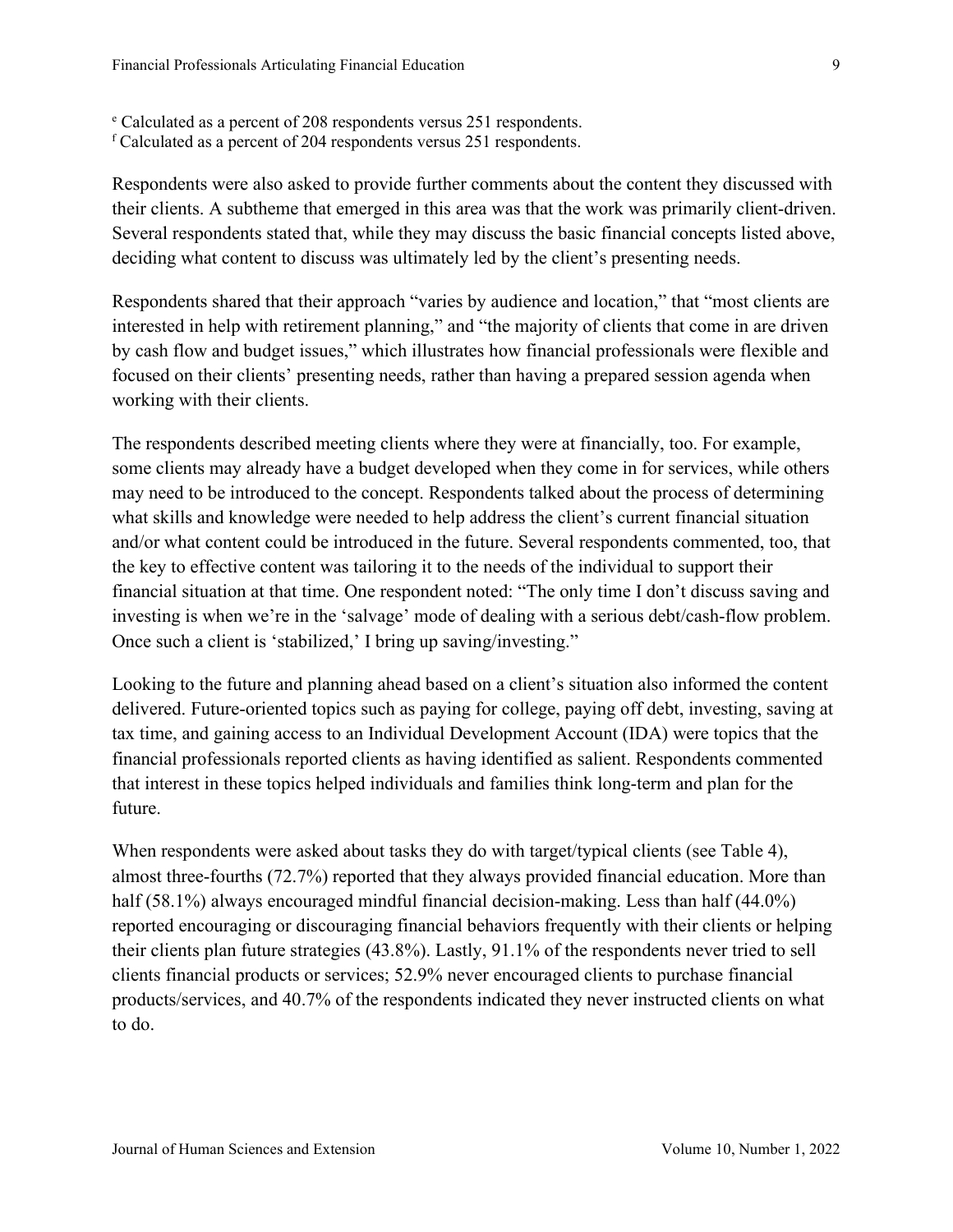|                                               | wore a coment of men of the following mono tho four the man maged typical encritist<br><b>Occasionally</b><br><b>Never</b> |               |               |               |  |  |
|-----------------------------------------------|----------------------------------------------------------------------------------------------------------------------------|---------------|---------------|---------------|--|--|
|                                               | <b>Always</b>                                                                                                              | Frequently    |               |               |  |  |
| <b>Tasks Performed</b>                        | $\%$                                                                                                                       | $\frac{0}{0}$ | $\frac{6}{6}$ | $\frac{0}{0}$ |  |  |
| Help plan future strategies <sup>a</sup>      | 36.1                                                                                                                       | 43.8          | 19.7          | 0.5           |  |  |
| Provide feedback <sup>b</sup>                 | 45.4                                                                                                                       | 38.6          | 14.5          | 1.4           |  |  |
| Provide advice <sup>c</sup>                   | 34.6                                                                                                                       | 30.2          | 23.9          | 11.2          |  |  |
| Provide financial education <sup>d</sup>      | 72.7                                                                                                                       | 21.5          | 5.7           | 0.0           |  |  |
| Encourage the use of mindful                  | 58.1                                                                                                                       | 32.9          | 9.0           | 0.0           |  |  |
| financial decision-making <sup>e</sup>        |                                                                                                                            |               |               |               |  |  |
| Encourage/discourage financial                | 37.3                                                                                                                       | 44.0          | 16.7          | 1.9           |  |  |
| behaviors <sup>d</sup>                        |                                                                                                                            |               |               |               |  |  |
| Monitor financial behaviors <sup>f</sup>      | 11.8                                                                                                                       | 27.0          | 41.2          | 20.1          |  |  |
| Encourage the purchase of financial           | 4.4                                                                                                                        | 7.4           | 35.3          | 52.9          |  |  |
| products/services <sup>f</sup>                |                                                                                                                            |               |               |               |  |  |
| Sell financial products services <sup>g</sup> | 1.0                                                                                                                        | 2.5           | 5.4           | 91.1          |  |  |
| Instruct client what to do <sup>f</sup>       | 11.3                                                                                                                       | 13.7          | 34.4          | 40.7          |  |  |

*Table 4. Content: Which of the following tasks do you do with target/typical clients?*

*Note*. Missing data were removed from the calculation of percentages.

<sup>a</sup> Calculated as a percent of 208 respondents versus 251 respondents.

<sup>b</sup> Calculated as a percent of 207 respondents versus 251 respondents.

<sup>c</sup> Calculated as a percent of 205 respondents versus 251 respondents.

<sup>d</sup> Calculated as a percent of 209 respondents versus 251 respondents.

<sup>e</sup> Calculated as a percent of 210 respondents versus 251 respondents.

<sup>f</sup> Calculated as a percent of 204 respondents versus 251 respondents.

<sup>g</sup> Calculated as a percent of 203 respondents versus 251 respondents.

A subtheme that emerged from examining respondents' tasks with their clients was to "guide, educate, and empower" clients versus selling financial products to them. Many respondents reported that the role of a financial professional is not to instruct clients on what to do or buy, nor to encourage the purchase of financial products. Respondents voiced that they viewed their role as one that empowers clients to make sound financial decisions by providing options and possible solutions, and thus help with being better able to tackle future financial situations. Several respondents shared sentiments like the following: "My main function is to provide my clients with a solid base of knowledge, to provide unbiased information and techniques for making sound financial decisions in the future," "I prefer to facilitate with information as opposed to dictate what I feel is the most important variables. It is important to empower people in a long-term, sustainable way, and that is not done with dictatorship," and "We tend to not instruct clients what to do, but rather to coach or guide them through their process. They are the decision-makers. We just provide different options/ideas that may be of benefit to them." Overall, the respondents spoke of helping their clients be more discerning consumers and evaluating their financial options.

#### **Process**

In the counseling and therapy fields, process often describes the dynamics of change or movement within the course of meeting with clients (Greenberg, 1986; Orlinsky & Howard,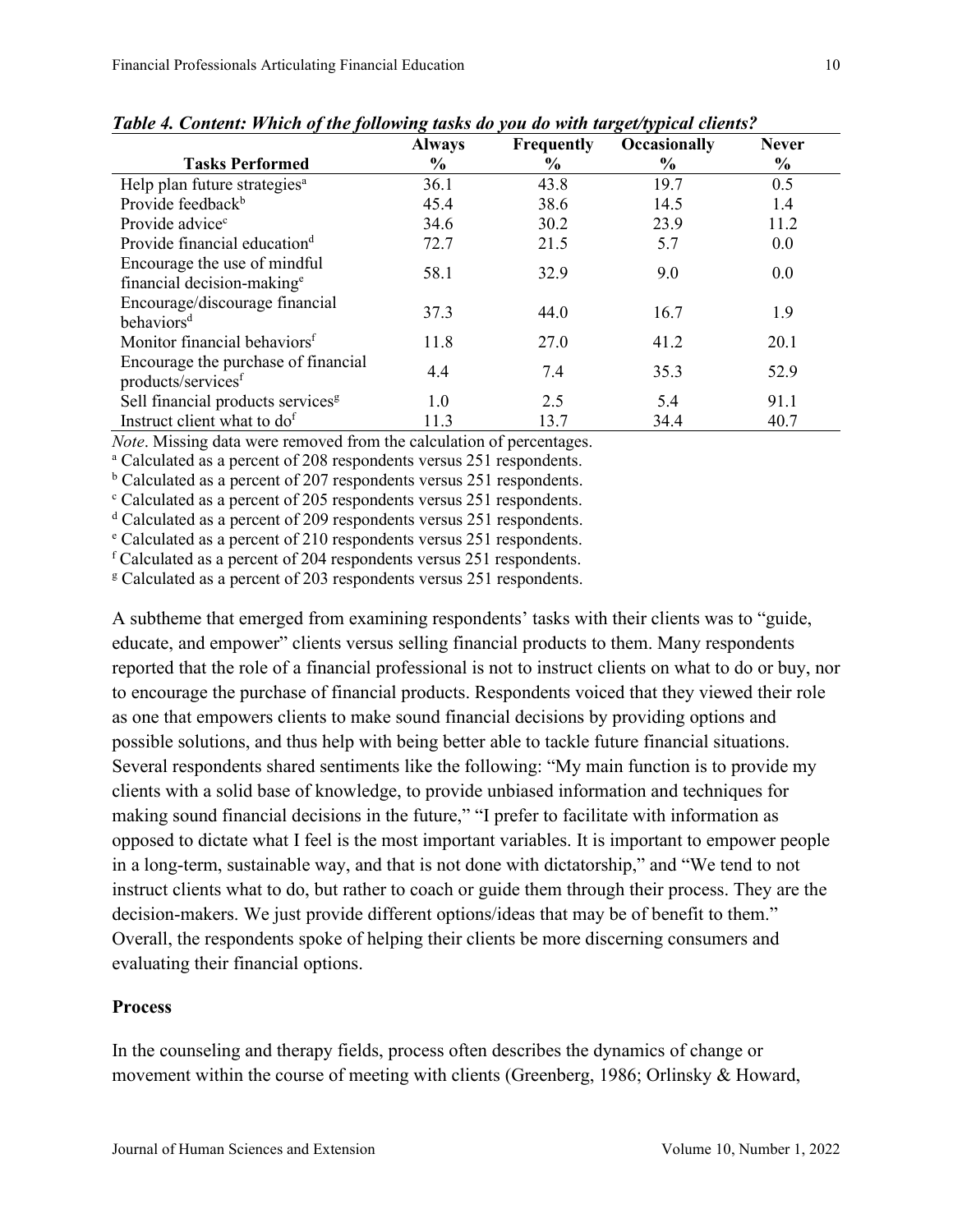1986). For example, process may be used in conjunction to change, such as what the financial professional and client do in collaboration to meet goals.

In response to how respondents saw the majority of their interactions with their clients, they described using a combination of methods more often than just one method (see Table 5). For example, 13.7% of respondents used a remedial approach (only), and 5.2% used a productive approach (only), wholly 36.3% and 30.7% of respondents either used a combination of remedial, productive, and preventive or a combination of remedial and preventive approaches, respectively.

| <b>Types of Interactions</b> <sup>b</sup>         | Percent $(\% )$ |
|---------------------------------------------------|-----------------|
| Remedial                                          | 13.7            |
| Preventive                                        | 2.4             |
| Productive                                        | 5.2             |
| Combination: Remedial, Productive, and Preventive | 36.3            |
| Combination: Remedial, and Preventive             | 30.7            |
| Combination: Preventive and Productive            | 9.9             |
| Combination: Productive and Remedial              | 1.4             |
| Other                                             | 0.5             |
| No response/missing                               | $15.5^{\circ}$  |

*Table 5. Process: How do you see the majority of your interactions, as described by Pulvino & Pulvino (2010), with your target/typical clients?*

*Note*. <sup>a</sup> "No responses" and missing responses were not calculated in the total percentage.

 $<sup>b</sup>$  Calculated as a percent of 212 respondents versus 251 respondents.</sup>

Respondents described, too, different forms of financial counseling needs that clients presented. One maintained that

"Most of the interactions are Remedial, some of them are Preventive. I do see a few people who from the beginning fit the "Productive" description, but it is maybe only two or three a year. With the remedial [clients], I reassure them that there are practical steps they can take that will help them be successful. I give them hope and then I give them tools (paper handouts, web pages, strategies, etc.) that help them take control of their money and start using it in positive ways. With the preventive clients, I mainly give them the tools and help them learn how to use the tools and then the clients see that it will make them successful. With the productive clients I give them basic and advanced financial tools, so they can move beyond budgeting and saving to tasks that fall more into the investing, retirement planning, life planning, etc., categories."

Respondents noted that having empathy and withholding judgment allowed them to be flexible in their work. Several expressed "trying not to generalize too soon or too much, but listen and remain unbiased," "[being] more sympathetic [and] understanding than demanding or judgmental," and "[working] to have more empathy and to slow down and listen more."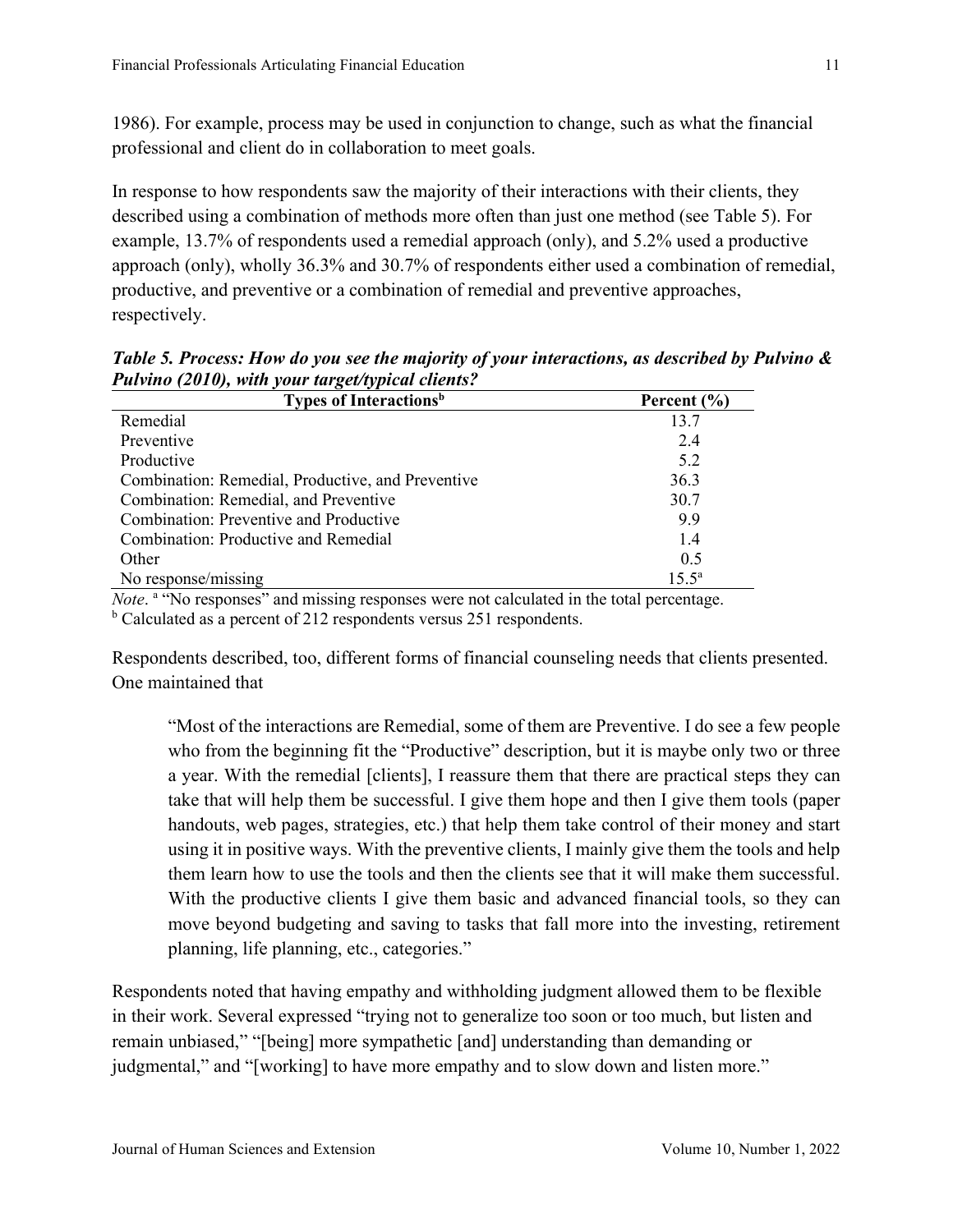Consistent with these sentiments, respondents formed partnership-type relationships wherein clients actively engaged in goal-setting and strategizing. They shared the following: "Listening to the clients is the best way to get them [to] open up," and "Discussion among peers about financial issues and solutions is more effective than teacher/learner model, facilitating the discussion is my model for teaching." Another shared that

"Interaction is constantly evolving. I have gotten better and learned a lot from my clients. I've worked hard to ensure that the participant takes the lead on these meetings. More hands-on. Clients take on active roles in creating plans and strategies to ensure more follow-through because they have taken ownership of their situation."

Additionally, respondents were asked who provided the drive and agenda for client sessions (client-led; professional-led; or both client and professional-led). The majority of the respondents (87.8%) indicated that they agreed or strongly agreed that their sessions were led as a combination where both clients and professionals provided the drive and agenda (see Table 6).

|                               | <b>Strongly</b><br><b>Disagree</b> | <b>Disagree</b> | Agree         | <b>Strongly</b><br>Agree |
|-------------------------------|------------------------------------|-----------------|---------------|--------------------------|
| Approach                      | $\frac{6}{9}$                      | $\frac{6}{9}$   | $\frac{6}{6}$ | $\frac{6}{9}$            |
| $Client$ -led <sup>a</sup>    | 6.4                                | 44.1            | 43.1          | 6.4                      |
| Professional-led <sup>a</sup> | 3.0                                | 24.8            | 55.9          | 16.3                     |
| Combination-led <sup>b</sup>  |                                    | 10.7            | 54.1          | 33.7                     |

| Table 6. Process: How are sessions led with your target/typical clients? |  |  |
|--------------------------------------------------------------------------|--|--|
|--------------------------------------------------------------------------|--|--|

*Note*. Missing data were removed from the calculation of percentages.

<sup>a</sup> Calculated as a percent of 202 respondents versus 251 respondents.

<sup>b</sup> Calculated as a percent of 205 respondents versus 251 respondents.

A subtheme that emerged within the concept of process was to "always [be] flexible as needs and concerns arise." To respondents, this meant constantly reviewing and adjusting their methods of work. Respondents spoke of matching their strategies with each client's needs and how "each client is different and therefore each approach [needs to be] different."

Examples of adaptations that were client-led included giving "more interactive presentations and instruction," having "strategically planned larger group events rather than the traditional series of topic-specific workshops," and "allow[ing] more time for questions and conversations at the end of sessions, rather than filling up all of the specified time with content/instruction." One respondent maintained that "I have tried to ask more coaching-type questions to build [the client's] ownership and a planning mindset." Others noted using fewer PowerPoint presentations when working with groups, incorporating more online delivery, and doing more telephone counseling.

Overall, respondents spoke of their approach and style as constantly evolving and always improving. One noted that: "We are constantly changing what financial education resources we recommend." Others shared similar sentiments, e.g., "I am constantly doing something different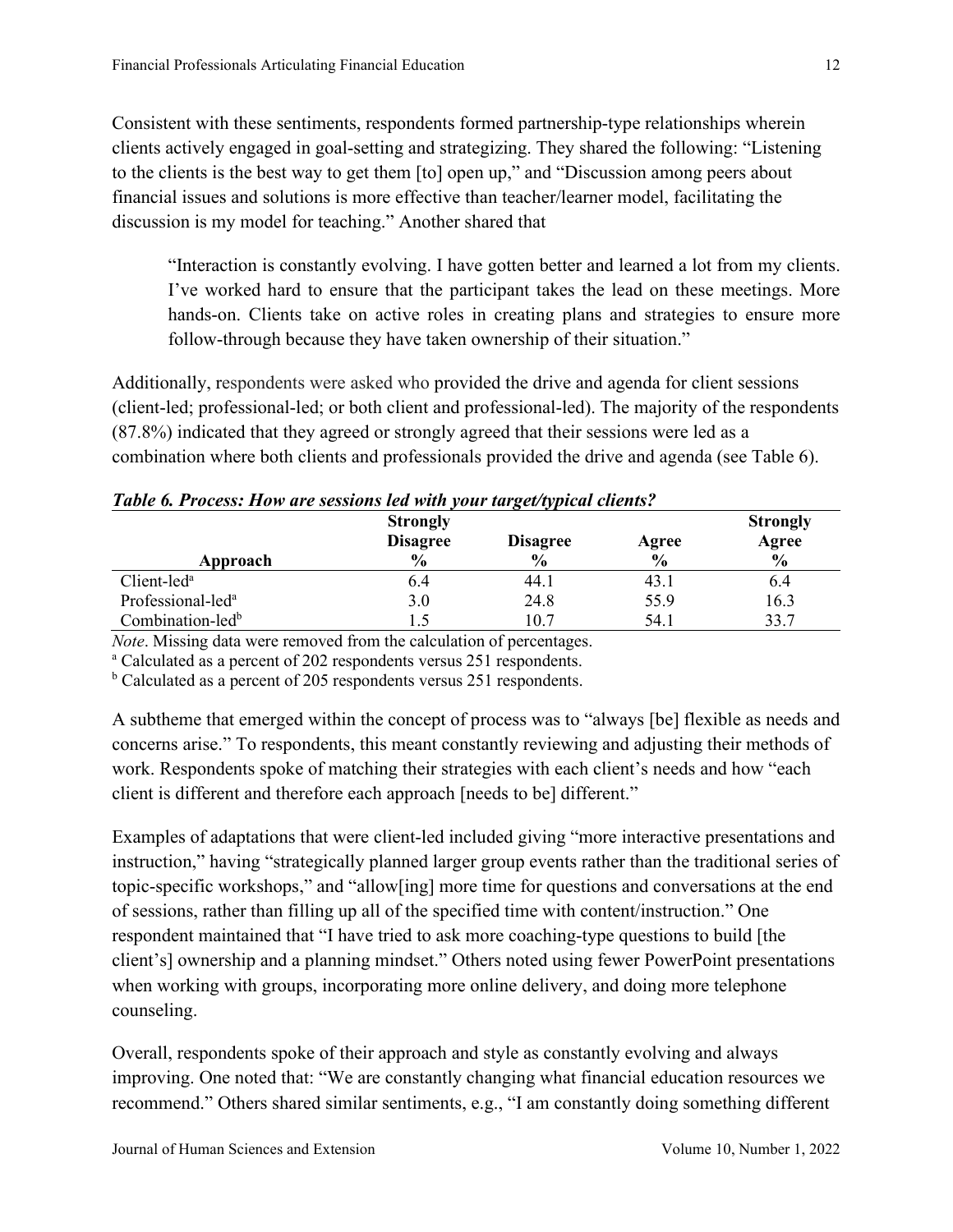or changing what I am doing to meet the client where they are at and where they want to go," and, "I am constantly reviewing and adjusting my methods and interactions based on experience and training."

## **Context**

Context is commonly defined as the interrelated conditions in which something exists or occurs (Cook, 2015; Goldman, 1954). It represents the situation or interactional events that contribute to the financial education or counseling taking place (e.g., the structure of sessions, the proximal and/or broad situations from which a client presents).

Over one-fourth of the respondents (25.2%) stated that they consistently met with their clients (see Table 7). For example, 10.4% reported they met with their clients a single time, 7.2% reported meeting monthly, 5.2% reported meeting weekly, 1.2% reported meeting quarterly, and 1.2% reported meeting annually. The other half of the respondents (50.9%) reported that they met with their clients in various ways, e.g., combinations and variations of all of these frequencies.

| <b>Meet with Clients</b> | . .<br>້.<br>Percent $(\% )$ |
|--------------------------|------------------------------|
| One time only            | 10.4                         |
| Weekly                   | 5.2                          |
| Monthly                  | 7.2                          |
| Quarterly                | 1.2                          |
| Annually                 | 1.2                          |
| As needed                | 23.9                         |
| Various combinations     | 50.9                         |

*Table 7. Context: How often do you meet with your target/typical clients?*

Respondents were asked to indicate how they typically work – from 13 options – with their clients (see Table 8). Respondents indicated that they typically worked with their clients in oneon-one meetings in person most of the time (70.9%). They also met with clients in small groups (10 clients or less) in person (44.2%) or in large groups (11 or more clients) in person (45%). Working with clients one-on-one by telephone was also common (41%). When working with couples, respondents indicated that they would work with them in person almost half of the time (49%), and few indicated that they would do this via telephone (16.3%) or online (5.6%).

*Table 8. Context: How do you typically work with your target/typical clients?* 

| <b>Work with Clients</b>           | Yes $(\% )$ | No $\left(\frac{9}{6}\right)$ |
|------------------------------------|-------------|-------------------------------|
| One-on-one in person               | 70.9        | 29.1                          |
| One-on-one by phone                | 41.0        | 59.0                          |
| One-on-one online                  | 17.1        | 82.9                          |
| Couples in person                  | 49.0        | 51.0                          |
| Couples by phone                   | 16.3        | 83.7                          |
| Couples online                     | 5.6         | 94.4                          |
| Small group (10 or less) in person | 44.2        | 55.8                          |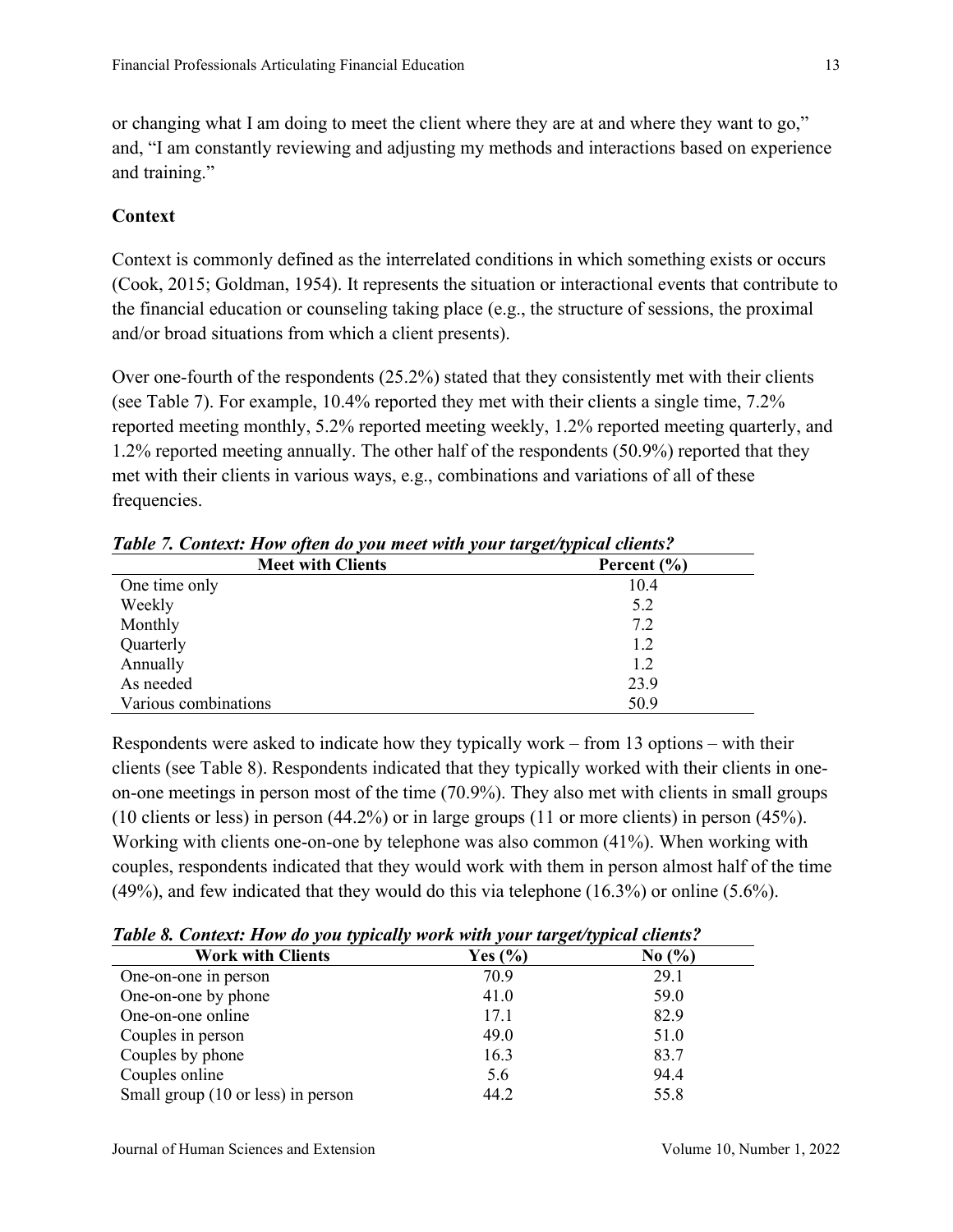Financial Professionals Articulating Financial Education 14

| <b>Work with Clients</b>                     | Yes $(\% )$ | No $\left(\frac{0}{0}\right)$ |
|----------------------------------------------|-------------|-------------------------------|
| Small group (10 or less) by phone            | 0.8         | 99.2                          |
| Small group (10 or less) online              | 1.2         | 98.8                          |
| Large group $(11 \text{ or more})$ in person | 45.0        | 55.0                          |
| Large group $(11 \text{ or more})$ by phone  | 1.2         | 98.8                          |
| Large group $(11 \text{ or more})$ online    | 2.4         | 97.6                          |
| Other                                        | 2.8         | 97.6                          |

Respondents were asked if the economy influenced how they worked. Over half (53.4%) either agreed or strongly agreed that the economy had influenced how they interacted with their clients in the past few years.

A subtheme that emerged here was that the course and pace of client interactions were guided by a combination of contextual elements. These included foci like program structure, financial crises, and/or unique client situations, and the larger economic situation. In elaborating about the ways, frequency, and duration of their work, respondents described how their agencies had protocols of scheduling and formats for sessions and that clients' (in)ability to pay session fees and/or high motivation during crises influenced the frequency of meetings. Several respondents described, too, their program or agency set the tone for their delivery method. One shared:

"Once a client indicates a desire for financial coaching, we enter into a "loose" agreement that suggests that [we] meet six times over a predetermined amount of time. Some clients want to meet once per week, some every two weeks when they get paid, while others prefer to meet less frequently but for a longer duration of time."

Another respondent said that

"The [ABC] program encourages weekly meetings to help with follow-up to action steps, questions regarding implementing new strategies, encouragement, and timely intervention. The weekly meetings also help develop a dialogue of sharing more details and learning about more situations...that are not typically disclosed in the first couple of meetings."

Despite varying meeting parameters with clients, respondents expressed the value of a longer delivery duration. Several expressed frustration with the limited time they had with clients sometimes. They shared sentiments like "I would meet with clients more, but most are in crisis and can't afford to pay for my services," and "We are successful when our clients do not need us anymore … for all of them the longer they stay connected, the better their outcomes." Another shared:

"I do think that, on the whole, I don't meet with clients as much as I wished I did. Our members are seeing me either because they are required to meet with me as part of a loan process, or they have had overdraft issues and are wanting to not lose protection. And some do see me of their own volition – but it's not that many. Ideally, I'd see far more traffic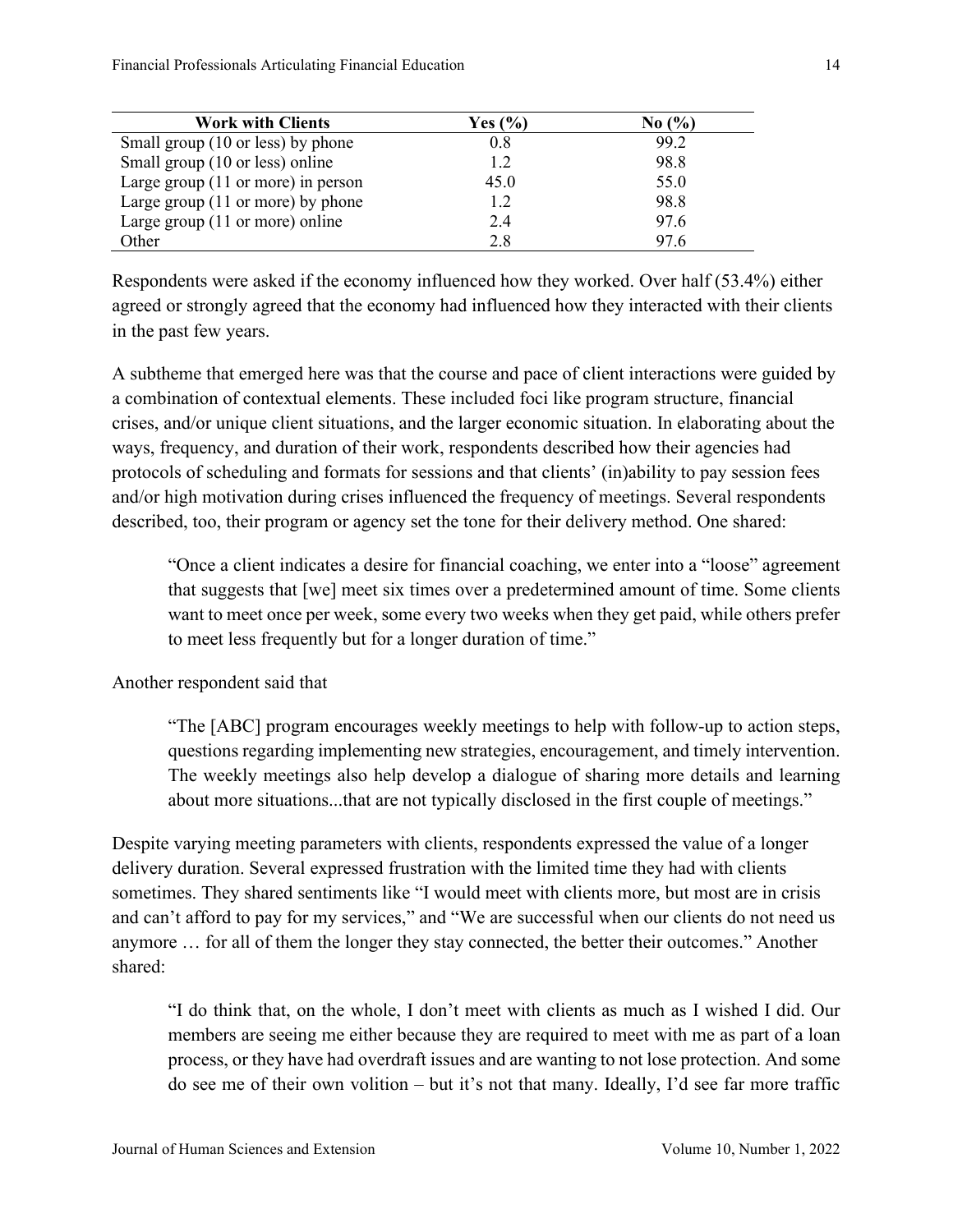from people who are actively seeking help and taking advantage of our service. And I would be meeting with people as often as needed based on the individual situation."

Respondents also noted that client motivation was an influential factor, e.g., "Typically we start out meeting 1/month, and it gradually decreases as they become more stable," "Once a client gets past the one or two crisis situations, they ease off and don't continue with the same motivation/drive to make progress on other goals that will improve their long-term financial situation."

Although respondents had their own preferences, they consistently noted that the number of meetings and for how long was client-driven. One respondent shared, "It is client-driven, so we meet as many times as the client desires." Another said, "Issues can be resolved with one call or over many months. It depends on the severity of the situation." A third shared:

"Most students come in once, and their questions are answered in that session. Other students come once per week, every week of the academic year for continual assistance. There is no real 'average' of how often we meet with a typical client here, as it varies based on individual needs."

Respondents also described how the economy impacted their work. Some noted that economic factors had impacted their agencies' public funding. They thereby had to refer clients to other agencies that may better meet their needs because they could not fund services. Other respondents cited that job loss, housing market declines, and other financial difficulties were a reality for many. A respondent shared:

"In seeing the housing market decline and now slowly inch forward, the discussions we have with clients on their living arrangements have changed as well. In that sense, the renting vs. owning conversation is more pronounced. The employment market has also had an impact on our counseling. During the recession, when jobs were scarce (particularly for undocumented folks and the bulk of the clients we see), our sessions were tailored to expense reduction suggestions versus methods for increasing income. Now that the market is picking back up, our clients are able to secure extra employment through a part-time job or under-the-table work, thus making their budget tip towards balancing."

Another respondent shared:

"How I interact with my clients has not changed with the economy, but some of the things I talk about are different, or I can use examples of others who have struggled due to the economy. For instance, in trying to encourage savings, I use the example of people having lost their jobs in the economic crisis we have recently gone through, and for those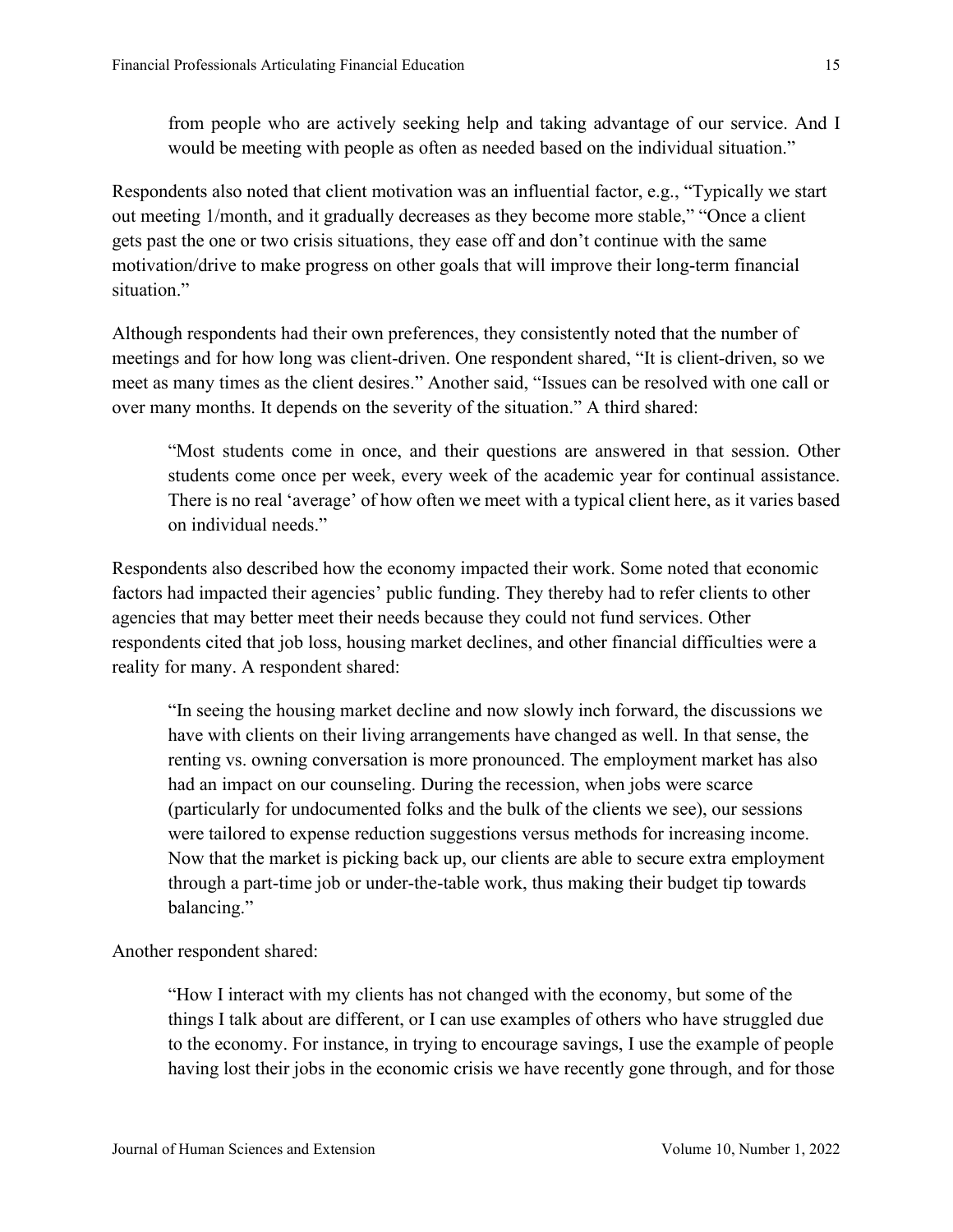who had 3-6 months of expenses saved, they were able to get through the crisis better than those who had no savings and suffered much more."

Finally, respondents clarified that there is no one financial remedy or panacea for everyone. Instead, their work is more successful when they clearly understand each client's unique financial environment. Aspects described herein included being familiar with a client's household cost of living, the life stages of family members, and the realities and issues poignant to respective client situations.

#### **Discussion**

This study contributes to our understanding(s) of how financial professionals articulate their role in the delivery of financial education and related services. Findings related to key counseling components showed how financial professionals see the content of their sessions focusing on guiding, educating, and empowering their clients. They experience the process of their work as flexible insofar as clients' needs and concerns are considered as they arise, with consistent reviewing and adjusting their interaction methods. In regard to context, respondents view the course and pace of sessions as being best guided by a combination of contextual elements, namely program structure, financial crises, unique lives of clients, and the larger economic situation. These findings are consistent with other scholarship that shows how professionals who are able to adapt and tailor their interventions to individual clients and their unique situations are more effective (Norcross, 2002).

Further, extant studies have identified that a client's family situation, alongside their financial and social context(s), influences work in counseling (Norcross, 2002). The ability of a financial professional to be flexible has also been shown to correlate with the professional-client alliance, which further supports the findings of this study (Kivlighan et al., 1993). Ultimately, the client's context informs the content of sessions when financial professionals can adjust their approach and process. In one study, this synthesis of themes was evident in how professionals identified that, when armed with the knowledge of their client's family situation (context), they were able to integrate information (process) about how clients desire to send money back to their families and – ultimately – included remittances as an expense category (content) in their spending plan (Hawkins & Zuiker, 2019).

Respondents described their relationship with their clients as an important facet of their work (be it in their approach or technique). This is consistent with research in mental health counseling and therapy fields that show reliable associations between good counselor-client relationships and positive counseling outcomes (Bachelor, 1991). Furthermore, when clients perceive their counselors as warm and collaborative, there are greater predictions of improvement for the clients (Bachelor, 1991). Similarly, Lim et al. (2014) found, for example, that financial professionals who provided suitable content or information that increases a client's understanding could be a precursor to a successful client-practitioner relationship. This body of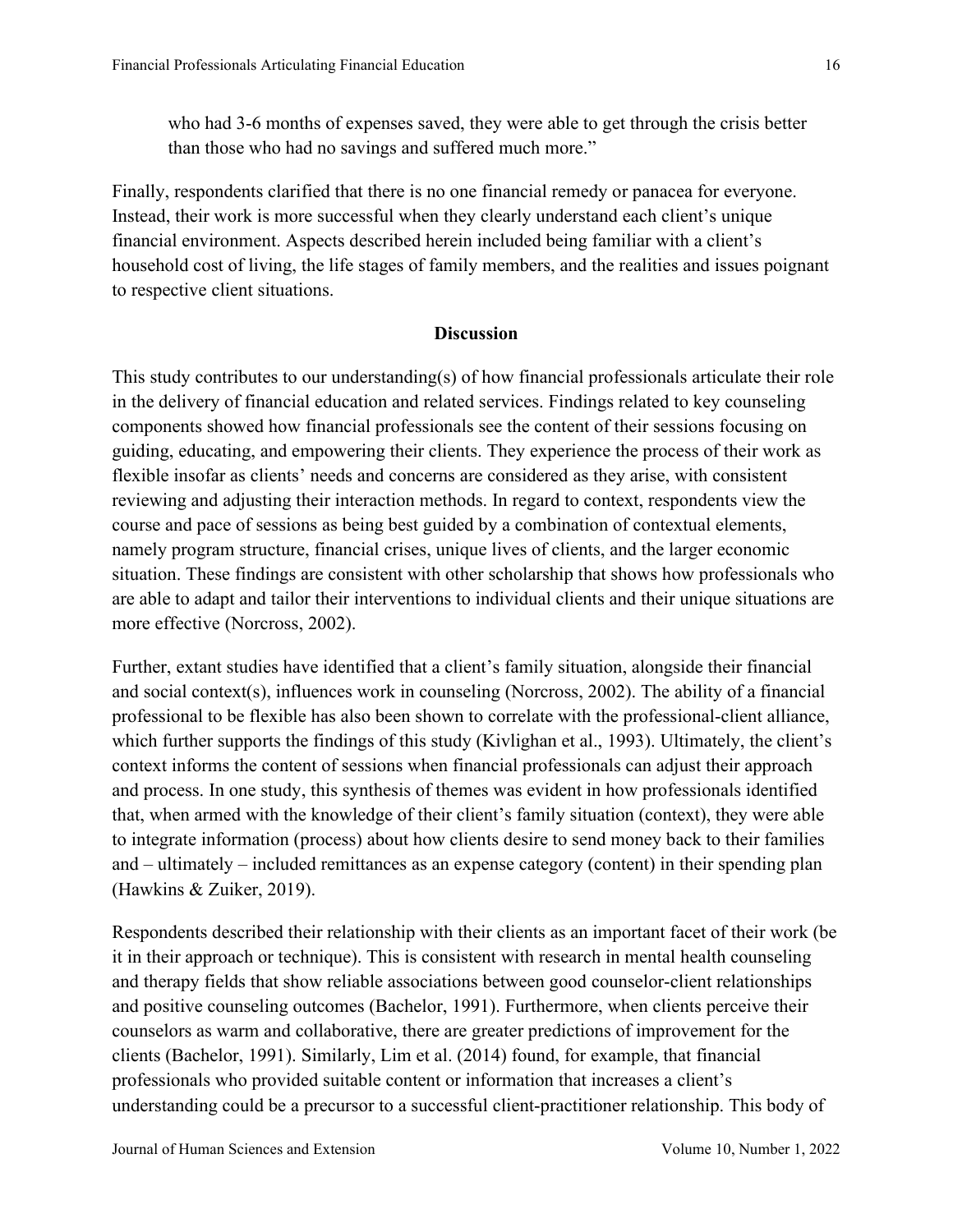research found that interpersonal processes of counselor-client relationships contributed more towards change and attaining counseling goals than has been previously assumed (Lambert & Barley, 2001).

## **Limitations**

A key limitation of this study is the method used to collect qualitative data. Said data were collected online with no opportunity to ask follow-up or probing questions. This limited the researchers' ability to acquire more detailed descriptions in qualitative inquiry and/or responses. Also, the study utilized cross-sectional survey data examining the financial professionals at one time point versus surveying them over time.

Online recruitment for study respondents was drawn from financial professionals who had memberships in financial organizations. The potential, then, for self-selection bias was a possibility. It is possible that only respondents who had an interest in financial delivery methods chose to complete the survey. Relatedly, only individuals who had an email account with Internet access could answer the online survey; possible respondents who did not have an email account or had Internet access were consequently missed.

## **Implications**

We learned from these financial professionals that no one delivery method works best for all clients. Rather, the context of the client and the content of their concerns – together – drive the session's best process(es). Hensley (2015) echoed this in noting that "there is no such thing as an effective one-size-fits-all approach to financial education" (p. 99). Moving forward, the following are key implications for practitioners and scholars in response to this insight.

## **Implications for Practitioners**

This study uncovered a framework for conceptualizing the delivery of financial education with clients, i.e., content, process, and context. In terms of content, practitioners reported that their sessions' direction was client-driven. We suggest that practitioners consider their method(s) of assessment reflexively prior to providing directives and recommendations to clients. Key questions to ask oneself include:

- How do I identify my client's most pressing concerns?
- How do I help my clients prioritize their goals?
- Do I know relevant information about my client's context, and if not, how do I go about learning this information?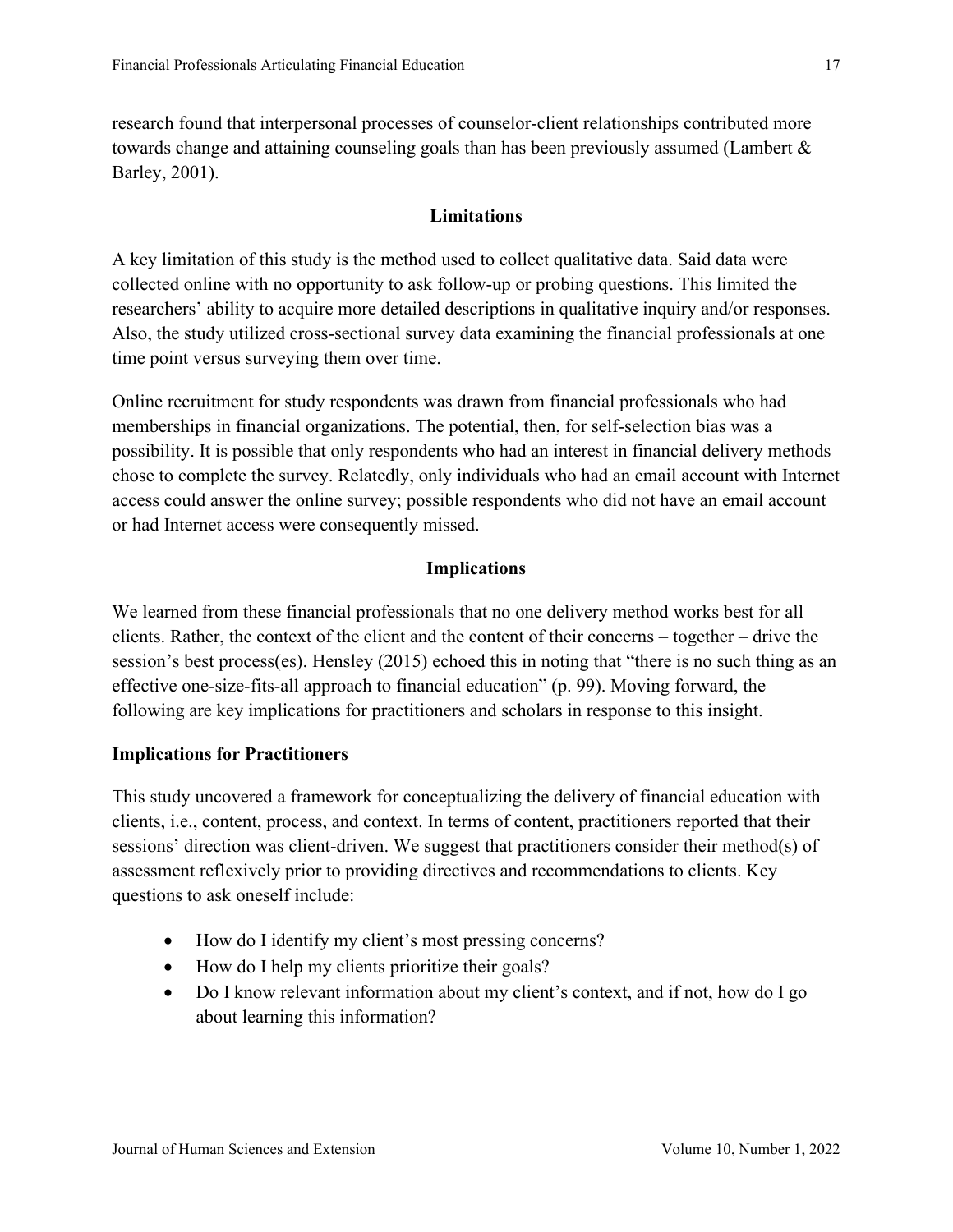As professionals assess these contextual aspects of clients' lives, then educational- and servicedelivery methods must follow in flexible and uniquely responsive manners. This way, clients' unique concerns and situations can best be honored.

Important, too, is to consider commonplace sequences wherein clients lose motivation to continue meeting after a unique crisis has been resolved. Many of our respondents shared struggles and frustrations with this. We suggest they identify strategies to encourage clients to continue working beyond remedial approaches (e.g., discuss this before a crisis has been effectively navigated). Moving to a preventive or productive approach can address long-term issues that benefit clients long-term – e.g., such as lessening financial challenges in the future and improving financial health and stability.

To do this, the practitioner may consider discussing with their client earlier in the session to explicitly state their short- and long-term needs and engage in an activity during this time wherein multiple (not just immediate) goals are identified. Doing this can also serve as a motivational tool to engage commitment in long(er) term financial pursuits that client and practitioner can either hold to or revisit and revise together.

## **Implications for Researchers**

The results described above suggest that constructing a common language for practitioners would be beneficial considering the diversity and complexity in the field of financial education. It is recommended that more extensive qualitative studies be conducted to understand further how financial professionals conceptualize their roles and work. Researchers may consider recruiting respondents from diverse financial professional subfields and specialties like financial advisors, financial counselors, financial therapists, etc., and conduct a within-group analysis of how each sub-field may be similar, unique, and divergent from each other.

Secondly, when examining the literature within the financial field, the counseling alliance is not as prevalent as one might see within the mental health counseling and therapy fields. In consideration of our findings, research is needed to examine the counseling alliance within the financial arena, as it appeared to play an important role in the delivery of services for the respondents in this study. Qualitative inquiry can be informative here, as well, in the exploration of with what clients most struggle, with what they most want, and/or with what they are most satisfied.

Finally, it is important to note that this study was conducted before the COVID-19 pandemic. At that time, financial professionals were more likely (and preferred) to work with their clients oneon-one in person. During the pandemic, state and federal governments issued stay-at-home orders; this necessitated a pivot wherein online service delivery became the norm (not the exception). An interesting question moving forward – i.e., after a pandemic – is: "Will financial professionals and their clients choose to meet in person again, or will they prefer to continue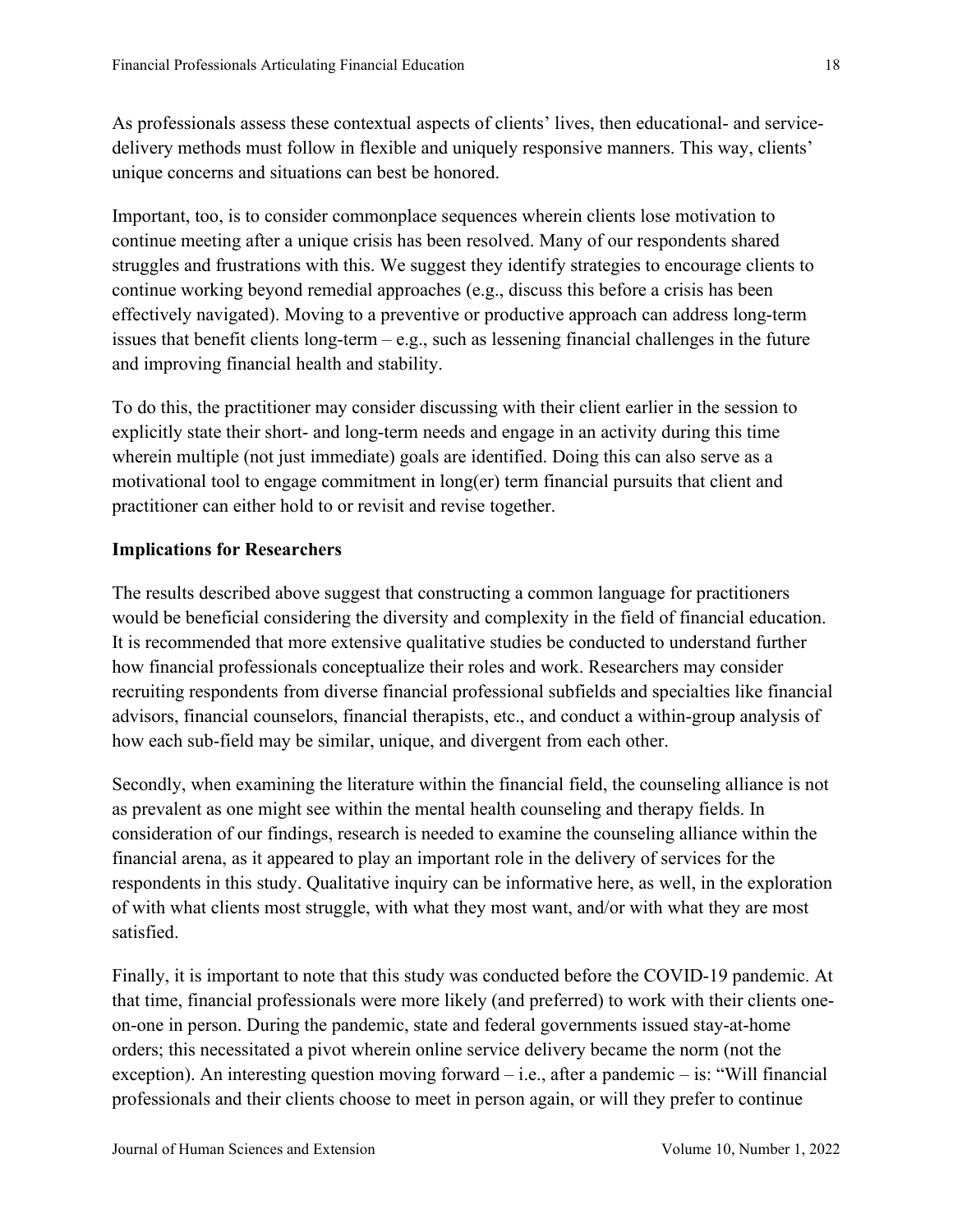meeting online?" There have been preliminary indications of a global shift toward sustained teleservices in the healthcare sector wherein professionals (therapists, physicians, etc.) can provide telehealth services with high quality and efficacy (Crockett et al., 2020; MacDonald et al., 2020). Those within the business sectors and consumers similarly recognize the ease, convenience, and accessibility of delivering and receiving services online (Sensenig et al., 2020). Financial professionals may also find that virtual delivery of financial education, consultation, and advising is equally effective as in-person delivery. More research is needed to answer how financial professionals and their clients will work together post-COVID-19.

#### **Conclusion**

This study provided important insights about the roles that financial professionals serve, alongside the methods they use to provide financial education. Key components of counseling – including content (i.e., the nature of clients' concerns and the information that they exchange with professionals), process (i.e., the relationship that the professional and client have with each other in-session), and context (i.e., the structure and/or organization of sessions) – were informative in collecting data and organizing results. Moving forward, it will be important for all involved to consider post-COVID-19 milieus of online services (broadly defined) and to continue our efforts in the advancement and adaptation of best practices.

#### **References**

- Ando, A., & Modigliani, F. (1963). "Life Cycle" hypothesis of saving: Aggregate implications and tests. *The American Economic Review, 53*(1), 55–84. <https://www.jstor.org/stable/1817129>
- Bachelor, A. (1991). Comparison and relationship to outcome of diverse dimensions of the helping alliance as seen by client and therapist. *Psychotherapy: Theory, Research, Practice, Training*, *28*(4), 534–549.<https://doi.org/10.1037/0033-3204.28.4.534>

Bronfenbrenner, U. (1979). *The ecology of human development*. Harvard University Press.

- Consumer Financial Protection Bureau. (2016)*. Your money, your goals: A financial empowerment toolkit.* [https://www.consumerfinance.gov/consumer-tools/educator](https://www.consumerfinance.gov/consumer-tools/educator-tools/your-money-your-goals/toolkit/)[tools/your-money-your-goals/toolkit/](https://www.consumerfinance.gov/consumer-tools/educator-tools/your-money-your-goals/toolkit/)
- Cook, E. P. (2015). *Understanding people in context: The ecological perspective in counseling*. John Wiley & Sons.
- Creswell, J. W. (2003). *Research design: Qualitative, quantitative, and mixed methods approaches*. SAGE Publications.
- Creswell, J. W., & Plano, V. L. (2007). *Designing and conducting mixed methods research*. SAGE Publications.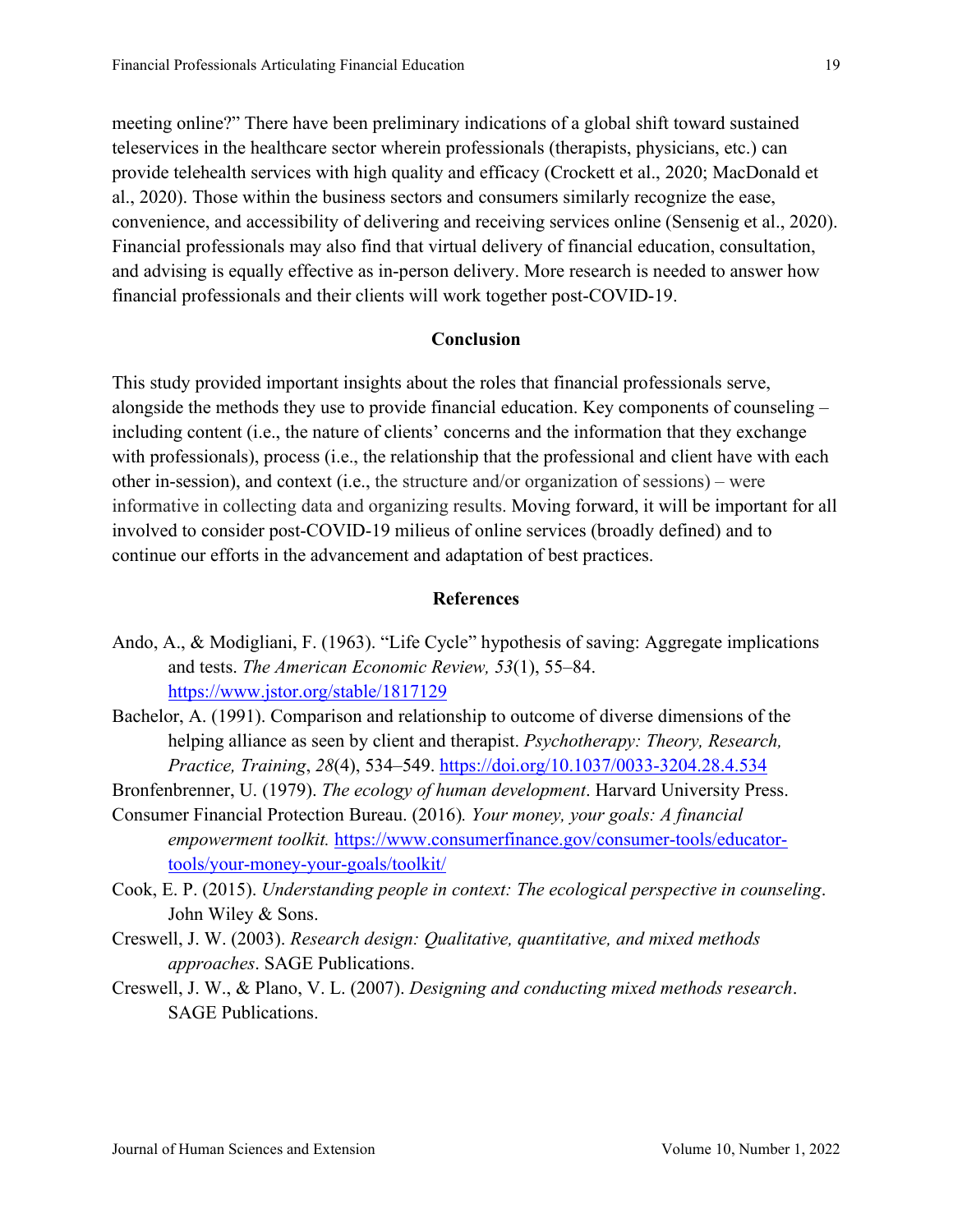- Crockett, J. L., Becraft, J. L., Phillips, S. T., Wakeman, M., & Cataldo, M. F. (2020). Rapid conversion from clinic to telehealth behavioral services during the COVID-19 pandemic. *Behavior Analysis in Practice, 13*(4), 725–735. [https://doi.org/10.1007/s40617-020-](https://doi.org/10.1007/s40617-020-00499-8) [00499-8](https://doi.org/10.1007/s40617-020-00499-8)
- Fox, J., Bartholomae, S., & Lee, J. (2005). Building the case for financial education. *Journal of Consumer Affairs, 39*(1), 195–214.<https://doi.org/10.1111/j.1745-6606.2005.00009.x>
- Fullmer, D. W., & Bernard, H. W. (1964). *Counseling: Content and process*. Science Research Associates.
- Goldman, L. (1954). Counseling: content and process. *The Personnel and Guidance Journal*, *33*(2), 82–85.<https://doi.org/10.1002/j.2164-4918.1954.tb01533.x>
- Greenberg, L. S. (1986). Change process research. *Journal of Consulting and Clinical Psychology, 54*(1), 4–9.<https://doi.org/10.1037/0022-006X.54.1.4>
- Hawkins, B. P., & Zuiker, V. S. (2019). Financial counselors' experiences working with clients of color: Lessons of cultural awareness. *Journal of Financial Counseling and Planning, 30*(1), 1–6.<https://doi.org/10.1891/1052-3073.30.1.6>
- Hensley, B. J. (2015). Enhancing links between research and practice to improve consumer financial education and well-being. *Journal of Financial Counseling and Planning, 26*(1), 94–101.<https://doi.org/10.1891/1052-3073.26.1.94>
- Hogan, M. J., Solheim, C., Wolfgram, S., Nkosi, B., & Rodrigues, N. (2004). The working poor: From the economic margins to asset building. *Family Relations, 53*(2), 229–236. <https://doi.org/10.1111/j.0022-2445.2004.00013.x>
- Huston, S. J. (2010). Measuring financial literacy. *Journal of Consumer Affairs, 44*(2), 296–316. <https://doi.org/10.1111/j.1745-6606.2010.01170.x>
- Katras, M. J., Zuiker, V. S., Croymans, S., Anderson-Porisch, S., & Hawkins, B. P. (2014). What's in a name? Exploring and defining financial delivery methods. In V. J. Mason (Ed.), *Proceedings of the Association for Financial Counseling and Planning Education*, p. 27.
- Kivlighan, D. M., Clements, L., Blake, C., Arnzen, A., & Brady, L. (1993). Counselor sex role orientation, flexibility, and working alliance formation. *Journal of Counseling & Development, 72*(1)*,* 95–100.<https://doi.org/10.1002/j.1556-6676.1993.tb02284.x>
- Lambert, M. J., & Barley, D. E. (2001). Research summary on the therapeutic relationship and psychotherapy outcome. *Psychotherapy, 38*(4), 357–361. [https://doi.org/10.1037/0033-](https://doi.org/10.1037/0033-3204.38.4.357) [3204.38.4.357](https://doi.org/10.1037/0033-3204.38.4.357)
- Lander, D. (2018). The financial counseling industry: Past, present, and policy recommendations. *Journal of Financial Counseling and Planning*, *29*(1), 163–174. <https://doi.org/10.1891/1052-3073.29.1.163>
- Lim, H., Heckman, S., Montalto, C. P., & Letkiewicz, J. (2014). Financial stress, self-efficacy, and financial help-seeking behavior of college students. *Journal of Financial Counseling and Planning, 25*(2), 148–160.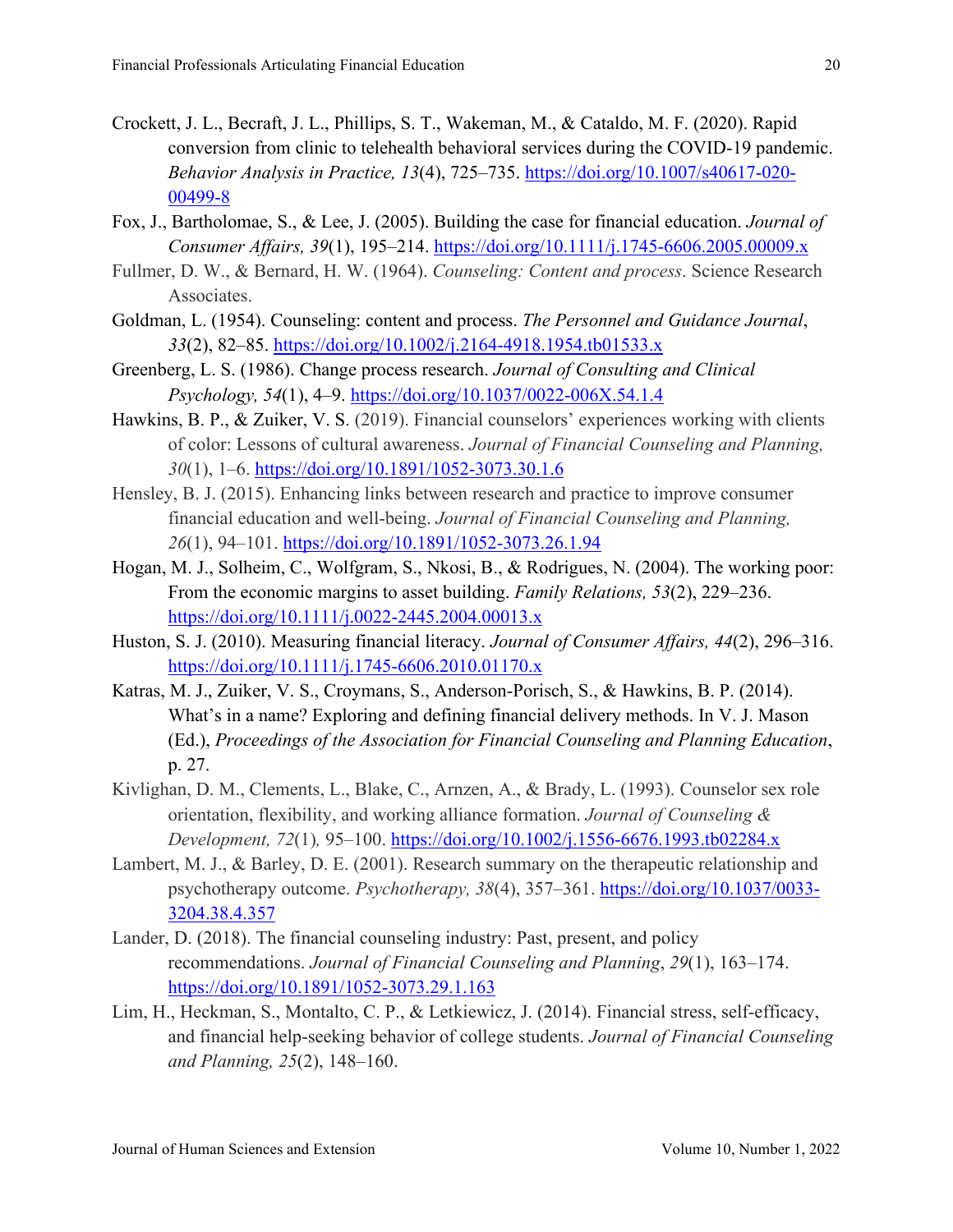- Lyons, A. C., & Neelakantan, U. (2008). Potential and pitfalls of applying theory to the practice of financial education. *Journal of Consumer Affairs, 42*(1), 106–112. <https://doi.org/10.1111/j.1745-6606.2007.00097.x>
- MacDonald, C. W., Osmotherly, P. G., & Rivett, D. A. (2020). COVID-19 wash your hands but don't erase them from our profession: Considerations on manual therapy past and present. *Journal of Manual & Manipulative Therapy*, *28*(3), 127–131. <https://doi.org/10.1080/10669817.2020.1766845>
- Menzies, M. (2013). *The current state of knowledge about financial education and financial literacy*. Commission for Financial Literacy and Retirement Income.
- Moreland, K. A. (2018). Seeking financial advice and other desirable financial behaviors. *Journal of Financial Counseling and Planning, 29*(2), 198–207. <https://doi.org/10.1891/1052-3073.29.2.198>
- Norcross, J. C. (Ed.). (2002). *Psychotherapy relationships that work: Therapist contributions and responsiveness to patients*. Oxford University Press.
- Orlinsky, D. E., & Howard, K. I. (1986). Process and outcome in psychotherapy. In S. L. Garfield & A. E. Bergin (Eds.), *Handbook of psychotherapy and behavior change* (3rd ed., pp. 311–381). John Wiley & Sons.
- Pulvino, C. J., & Pulvino, C. A. (2010). *Financial counseling: A strategic approach* (3rd ed.). Instructional Enterprises.
- Remund, D. L. (2010). Financial literacy explicated: The case for a clearer definition in an increasingly complex economy. *Journal of Consumer Affairs, 44*(2), 276–295. <https://doi.org/10.1111/j.1745-6606.2010.01169.x>
- Schein, E. H. (1978). The role of the consultant: Content expert or process facilitator? *Journal of Counseling & Development*, *56*(6), 339–343. [https://doi.org/10.1002/j.2164-](https://doi.org/10.1002/j.2164-4918.1978.tb04644.x) [4918.1978.tb04644.x](https://doi.org/10.1002/j.2164-4918.1978.tb04644.x)
- Schuchardt, J., Durband, D. B., Bailey, W. C., DeVaney, S. A., Grable, J. E., Leech, I. E., Lown, J. M., Sharpe, D. L., & Xiao, J. J. (2007). Personal finance: An interdisciplinary profession. *Journal of Financial Counseling and Planning, 18*(1), 61–69.
- Schuchardt, J., Hanna, S. D., Hira, T. K., Lyons, A. C., Palmer, L., & Xiao, J. J. (2009). Financial literacy and education research priorities. *Journal of Financial Counseling and Planning, 20*(1), 84–95.
- Sensenig, D., Walsh, B., Machiz, I., Stanley, N., Russell, M., & McCoy, M. (2020). Utilizing what we know about tele-mental health in tele-financial planning: A systematic literature review. *Journal of Financial Planning*, *33*(9) 48–58. [https://www.financialplanningassociation.org/article/journal/SEP20-utilizing-what-we](https://www.financialplanningassociation.org/article/journal/SEP20-utilizing-what-we-know-about-tele-mental-health-tele-financial-planning-systematic)[know-about-tele-mental-health-tele-financial-planning-systematic](https://www.financialplanningassociation.org/article/journal/SEP20-utilizing-what-we-know-about-tele-mental-health-tele-financial-planning-systematic)
- Sue, D. W., Carter, R. T., Casas, J. M., Fouad, N. A., Ivey, A. E., Jensen, M., LaFromboise, T., Manese, J. E., Ponterotto, J. G., & Vazquez-Nutall, E. (1998). *Multicultural counseling competencies: Individual and organizational development* (Vol. 11). SAGE Publications.